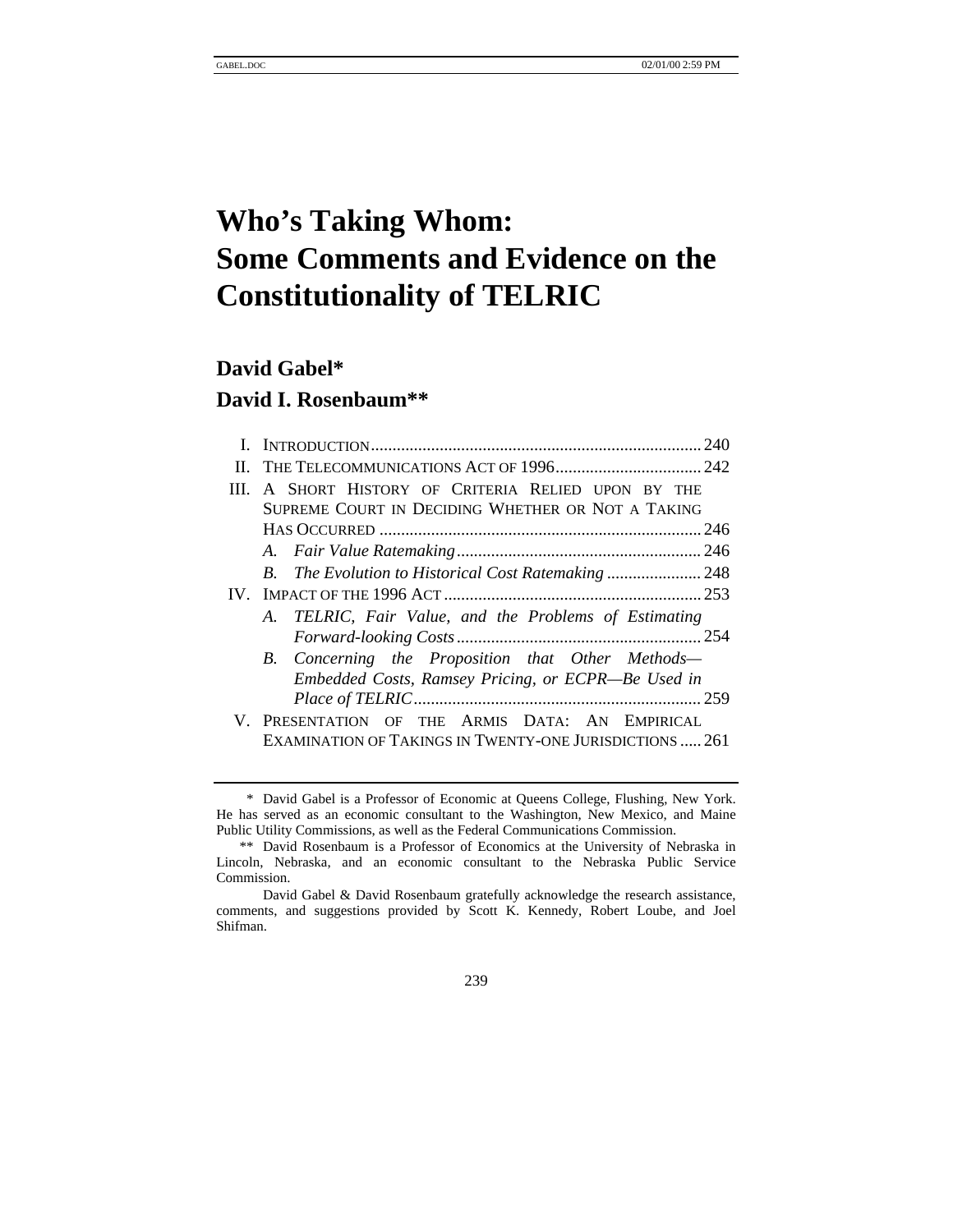### I. INTRODUCTION

Valuing the rate base has always been a contentious part of utility regulation. Over the last one hundred years, the Supreme Court has endorsed both original cost and fair-market valuation. At other times, the Court has chosen not to review the valuation method as long as the resulting overall financial performance of the company was reasonable.

The latest valuation controversy stems from the introduction of competition into the telecommunications arena via the Telecommunications Act of 1996 (1996 Act). $1$  Competition has required the unbundling and wholesale pricing of network elements. Wholesale pricing, in turn, requires valuing network elements. Determining this value has created significant controversy. On the one hand, incumbent local exchange carriers  $(ILECs)^2$ argue that in order to provide adequate return on invested capital, elements should be valued at original cost. The Federal Communications Commission (FCC), however, in an effort to promote competition, urges valuing network elements based on forward-looking costs.<sup>3</sup> No doubt the Supreme Court will provide considerable guidance toward the eventual outcome of this issue.

This Article discusses rate-base valuation, total element long run incremental cost (TELRIC) pricing, and the Court's opinion generally on the issue of takings. Part II begins by examining the pricing rules devised by the FCC under the 1996 Act to promote competition and the ILECs' objections to those rules. The FCC argues that forward-looking TELRIC

<sup>1</sup>*.* Pub. L. No. 104-104, 110 Stat. 56 (1996) (codified at scattered sections of 47 U.S.C.).

<sup>2</sup>*. See* Implementation of the Local Competition Provisions in the Telecomms. Act of 1996, *First Report and Order*, 11 F.C.C.R. 15,499, 4 Comm. Reg. (P & F) 1 (1996) [hereinafter *Implementation of Local Competition*]. An "Incumbent Local Exchange Carrier" is defined as:

With respect to an area, the local exchange carrier that: (1) on February 8, 1996, provided telephone exchange service in such area; and (2)(i) on February 8, 1996, was deemed to be a member of the exchange carrier association pursuant to [section] 69.601(b) of this chapter; or (ii) is a person or entity that, on or after February 8, 1996, became a successor or assign of a member described in clause (i) of this paragraph.

*Id.* at 16,199.

<sup>3.</sup> *See id.* at para. 679.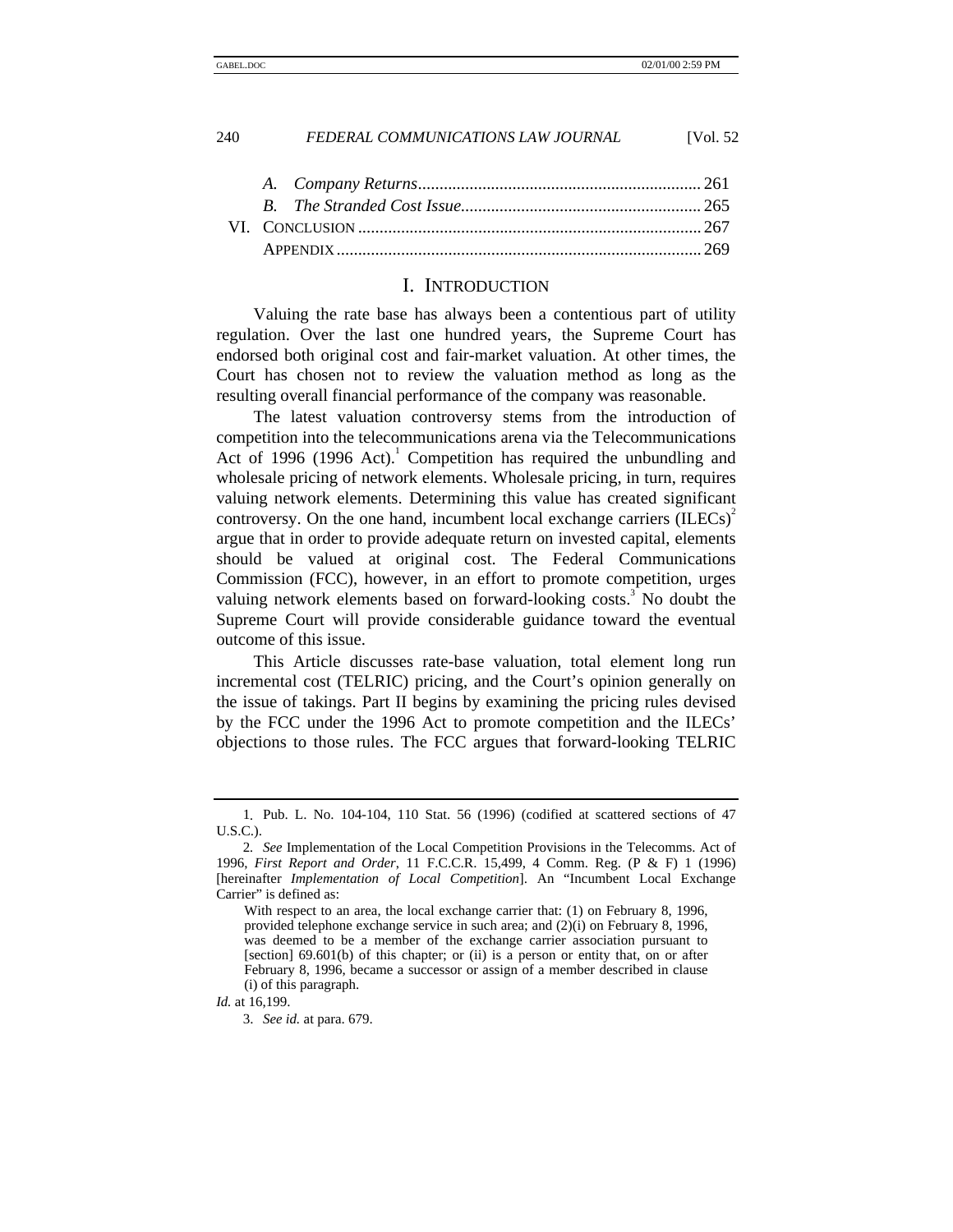prices are economically efficient and promote competition.<sup>4</sup> The ILECs contend that if prices are set at a level equal to TELRIC plus a reasonable share of joint and common costs, these prices will:

[D]eny them recoupment through unbundled network revenues of all historic and/or embedded costs and profit, contrary to the reasonable investment expectations of their investors. To ensure that a taking does not occur, the ILECs argue that the pricing methodology must guarantee the recovery of all prudently incurred costs of investing in local network.

To help resolve these conflicting viewpoints, this Article then turns to the Supreme Court's response to the takings question posed earlier in the twentieth century. Part III of this Article discusses the development of the "Fair Value" doctrine and its eventual abandonment in *Federal Power Commission v. Hope Natural Gas Co.*<sup>6</sup> In *Hope*, the Court made it clear that it was not willing to review the rate-base valuation process as long as the end result—the financial viability of the company—was adequate.<sup>7</sup> Following similar reasoning, adoption of TELRIC-based pricing may be acceptable as long as companies maintain their financial integrity. The issue of TELRIC and financial viability is examined more deeply in the rest of this Article.

Part IV looks more carefully at TELRIC pricing and some of the concerns the Supreme Court has already expressed about its adoption. Part IV argues that TELRIC may be no more hypothetical than other pricing standards and that the Regional Bell Operating Companies (RBOCs) and large ILECs have been advocating TELRIC-like pricing for some time. Part IV also makes the point that TELRIC may be no more subjective than other pricing standards such as Ramsey pricing or efficient compound pricing rule (ECPR). Furthermore, both methods require a regulatory commission to estimate the forward looking economic cost of production.

Part V focuses on whether TERLIC pricing does indeed lead to a taking according to the standard espoused by the *Hope* Court. While there has been a lot of discussion of this issue in law journals,<sup>8</sup> the question of

<sup>4.</sup> *See id.*

<sup>5.</sup> E. Sanderson Hoe & Stephen Ruscus, *Taking Aim at the Takings Argument: Using Forward-looking Pricing Methodologies to Price Unbundled Network Elements*, 5 COMMLAW CONSPECTUS 231, 239 (1997) (footnotes omitted); *see also* Reply Testimony of Irene G. Chavira at 22, Interconnection Contract Negotiations Between AT&T Comm. of the Mountain States, Inc. and U S WEST Comm., Inc. Pursuant to 47 U.S.C. § 252, (N.M. State Corp. Comm'n Mar. 27, 1997) (No. 96-411-TC).

<sup>6. 320</sup> U.S. 591 (1944).

<sup>7.</sup> *See id.* at 603.

<sup>8.</sup> *See, e.g.*, William J. Baumol & Thomas W. Merrill, *Does the Constitution Require that We Kill the Competitive Goose? Pricing Local Phone Services to Rivals*, 73 N.Y.U. L.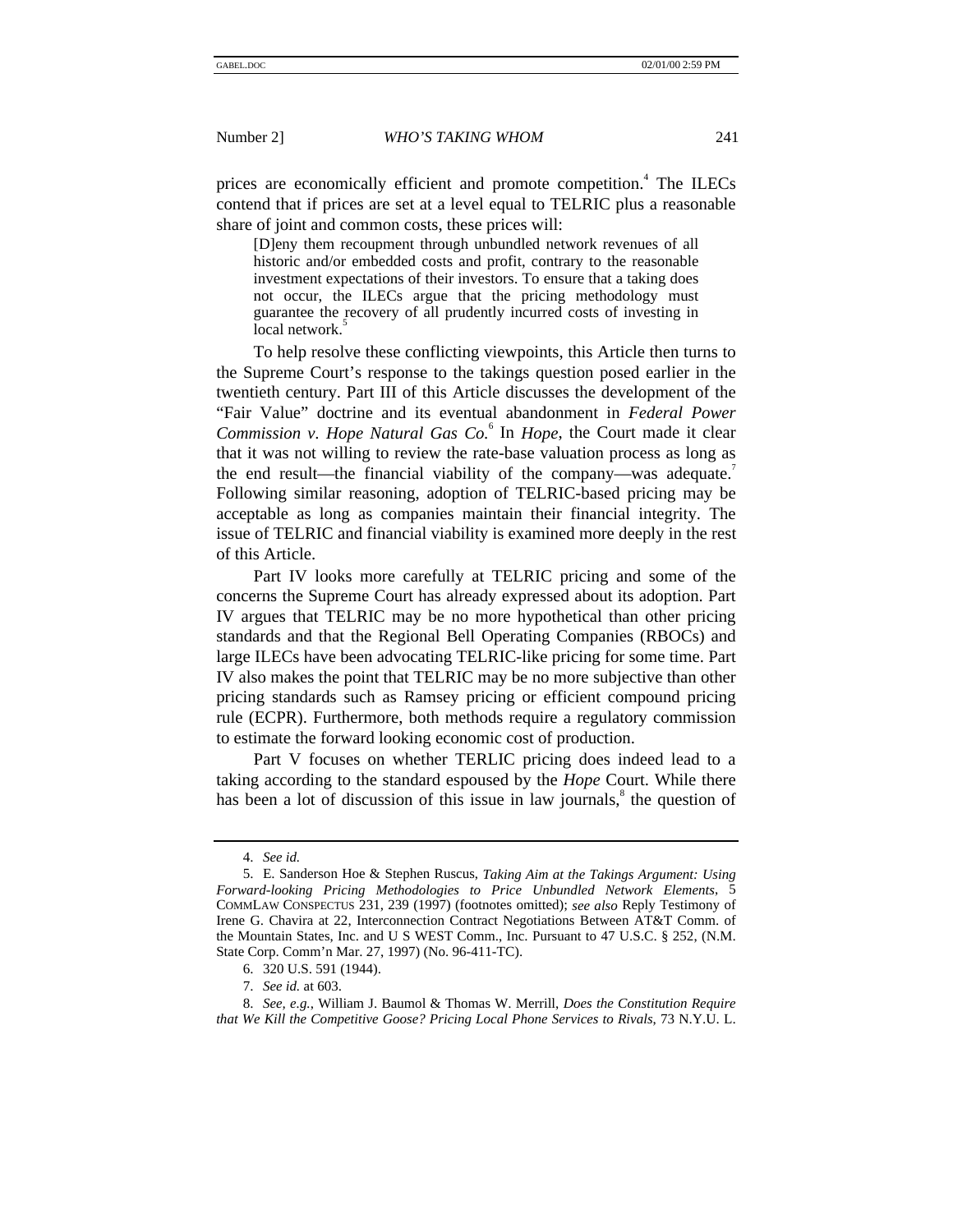whether or not a taking has occurred is largely an empirical issue. This Article presents data on the rate of return on the regulated earnings of selected local exchange companies since the passage of the 1996 Act. The companies selected are arguably firms that ought to have experienced the greatest harm from TELRIC-based prices for unbundled network elements. They deaverage costs by density zone yet engage in value of service pricing. The data indicate that the majority of these companies are experiencing more than adequate rates-of-return on regulated capital, a condition that contradicts the ILECs' argument that TELRIC-based prices are confiscatory. Furthermore, recent evidence on the sale of exchanges indicate that the market price for ILEC exchanges is greater than their book value, a clear sign that investors are being adequately compensated for their initial investment.

# II. THE TELECOMMUNICATIONS ACT OF 1996

On February 8, 1996, the 1996 Act was signed into law. The 1996 Act is a comprehensive overhaul of the Communications Act of 1934, making significant changes in the law affecting the regulation of broadcasting, cable, and telephony with less extensive changes in satellite and spectrum regulation and in the FCC's own internal processes.<sup>9</sup>

Broadly speaking, the intent and purpose of the 1996 Act was "to provide for a procompetitive, deregulatory national policy framework designed to rapidly accelerate private sector deployment of advanced telecommunications and information technologies and services to all Americans by opening all telecommunications markets to competition"<sup>10</sup> thereby securing "lower prices and higher quality services for American

REV. 1122 (1998); William J. Baumol & Thomas W. Merrill, *Deregulatory Takings, Breach of the Regulatory Contract, and the Telecommunications Act of 1996*, 72 N.Y.U. L. REV. 1037 (1997); Jim Chen, *The Second Coming of* Smyth v. Ames, 77 TEX. L. REV., 1535 (1999); Hoe & Ruscus, *supra* note 5; J. Gregory Sidak & Daniel F. Spulber, *Deregulation and Managed Competition in Network Industries*, 15 YALE J. ON REG. 117 (1998); J. Gregory Sidak & Daniel F. Spulber, *Givings, Takings, and the Fallacy of Forward-looking Costs*, 72 N.Y.U. L. REV. 1068 (1997); J. Gregory Sidak & Daniel F. Spulber, *The Tragedy of the Telecommons: Government Pricing of Unbundled Network Elements Under the Telecommunications Act of 1996*, 97 COLUM. L. REV. 1081 (1997); J. Gregory Sidak & Daniel F. Spulber, *Deregulatory Takings and Breach of the Regulatory Contract*, 71 N.Y.U. L. REV. 851 (1996); Stephen F. Williams, *Responses Deregulatory Takings and Breach of the Regulatory Contract: A Comment*, 71 N.Y.U. L. REV. 1000 (1996); Oliver E. Williamson, *Deregulatory Takings and Breach of the Regulatory Contract: Some Precautions*, 71 N.Y.U. L. REV. 1007 (1996); Jim Rossi, *The Irony of Deregulatory Takings*, 77 TEX. L. REV. 297 (1998) (book review).

<sup>9.</sup> *See* Thomas G. Krattenmaker, *The Telecommunications Act of 1996*, 49 FED. COMM. L.J. 1 (1996).

<sup>10</sup>*.* 142 CONG. REC. H1154 (daily ed. Feb. 1, 1996) (statement of Rep. Bliley).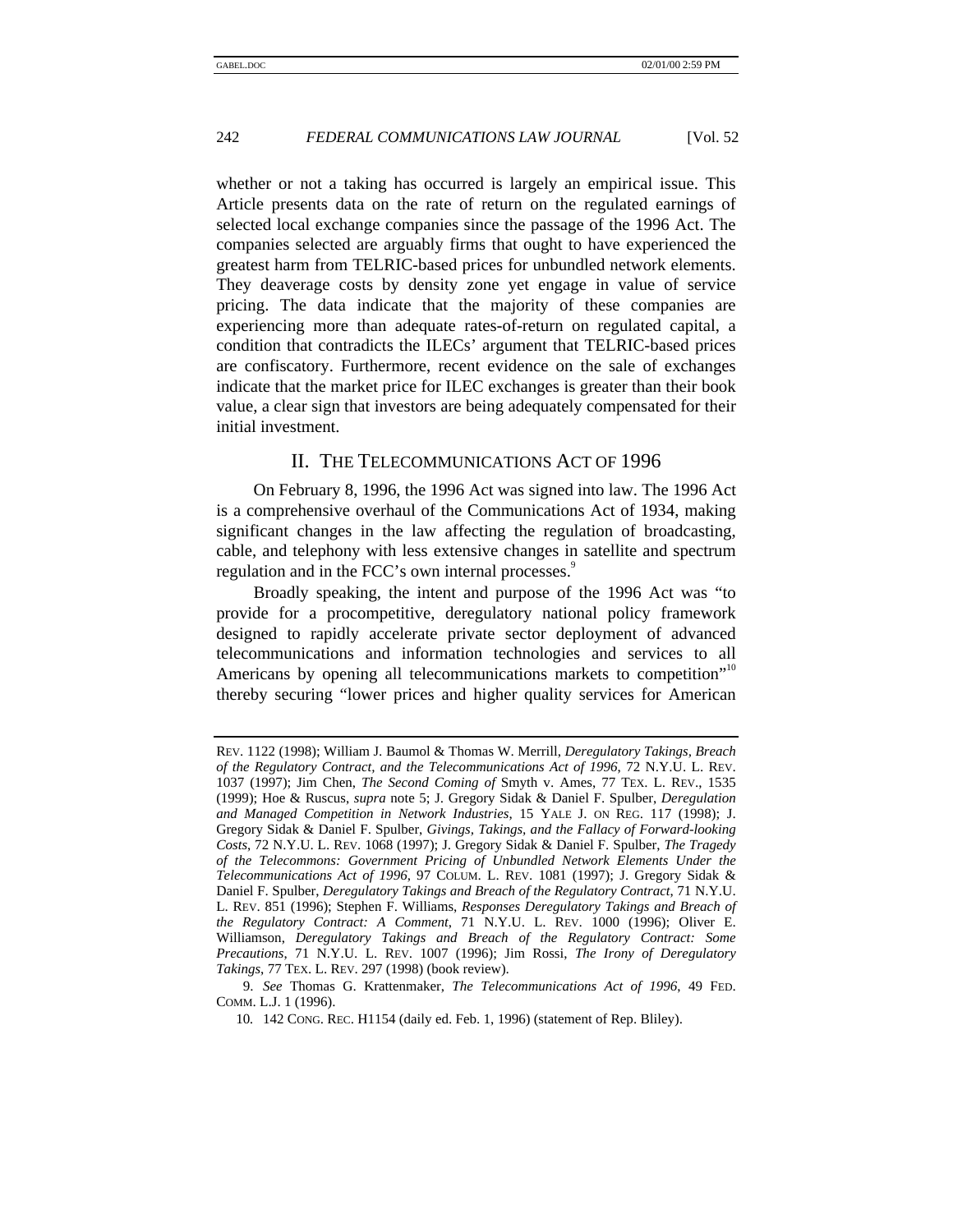telecommunications consumers.  $\dots$ <sup>11</sup>

One of the principle goals of the 1996 Act regarding the provision of telephone service was to open the local exchange and exchange access markets to competitive entry.<sup>12</sup> In advancing this goal the interconnection section of the 1996 Act, section 251 imposes several obligations on the ILECs. Three important obligations include the following: First, ILECs have a duty to enable competitors to interconnect with the ILECs network, for the transmission and routing of exchange service and exchange access, at any technically feasible point within the network.<sup>13</sup> These services must be offered at rates, terms, and conditions that are just, reasonable, and nondiscriminatory.<sup>14</sup> Second, ILECs must provide unbundled network elements (UNEs) to competitors at any technically feasible point within the network. UNEs must be provided in a manner enabling them to be combined to provide telecommunications service and at rates, terms, and conditions that are just, reasonable, and nondiscriminatory.<sup>15</sup> Finally, ILECs must offer all their retail services for resale by competitors at wholesale rates. $16$ 

The FCC has devised pricing rules to implement the provisions of the Act. These rules are among the more contentious issues surrounding the FCC's rulemaking procedures for the full implementation of the Act. In particular, as noted in the introduction, it is the FCC's adoption of the TELRIC Plus methodology for the pricing of unbundled elements and interconnection that has given rise to multiple constitutional challenges by the ILECs and their supporters.

According to the FCC, its TELRIC Plus methodology is a forwardlooking pricing methodology that replicates how competitive markets actually operate and best approximates what it would actually cost an efficient, competitive firm to produce  $UNEs<sup>17</sup>$ . The TELRIC Plus pricing of UNEs, as set forth by the FCC, will, according to the FCC and its supporters, adequately compensate the ILECs for all forward-looking costs of providing UNEs, including the costs of capital and provides for a reasonable allocation of joint and common costs.<sup>18</sup> Proponents of TELRIC

<sup>11. 47</sup> U.S.C. § 251 (Supp. II 1996).

<sup>12</sup>*. See Implementation of Local Competition*, 11 F.C.C.R. 15,499, para. 3, 4 Comm. Reg. (P & F) 1 (1996).

<sup>13</sup>*. See* 47 U.S.C. § 251(c)(2) (Supp. II 1996).

<sup>14</sup>*. See id.* § 251(c)(2)(D).

<sup>15</sup>*. See id.* § 251(c)(3).

<sup>16</sup>*. See id.* § 251(c)(4).

<sup>17.</sup> *See Implementation of Local Competition*, 11 F.C.C.R. 15,499, para. 679, 4 Comm. Reg. (P & F) 1.

<sup>18.</sup> *See id.* at paras. 679-98, 700.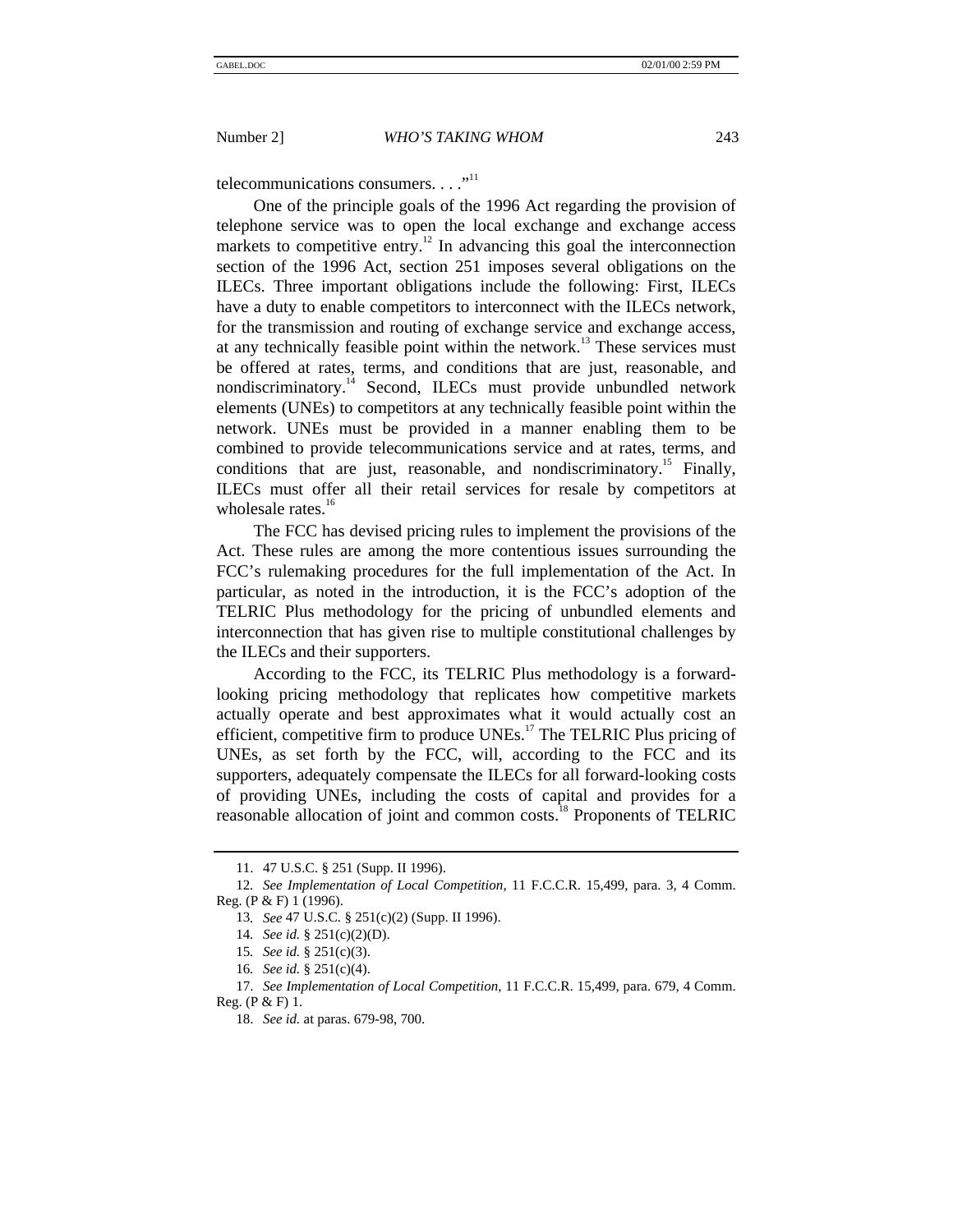aver that, because prices are driven to forward-looking costs in competitive markets, "the TELRIC Plus methodology is intended and expected to provide ILECs with a constitutionally sufficient approximation of the fair market value of their property in a competitive market."<sup>19</sup>

One of the principle ILEC objections to the TELRIC method is that, because it is a forward-looking costing methodology, it fails to permit the recovery of "historical" and "embedded" costs, or, in the language of the regulatory battles of an earlier era, fails to permit the recovery of an ILEC's "prudent investment" in its physical plant and infrastructure and so constitutes a taking of ILEC property. $^{20}$ 

The "fair value"<sup>21</sup> methodology and the "prudent investment"<sup>22</sup> methodology (the latter sometimes referred to as "historical" or "embedded"<sup>23</sup> cost methodology) have been variously praised and damned by ratemakers, ratepayers, and the regulated industries over the years.  $44$ 

22. One definition of prudent investment is "capital reasonably expended to meet the utility's legal obligation to assure adequate service." Duquesne Light Co. v. Barasch, 488 U.S. 299, 317 (1989). Some consider prudent investment synonymous with historical cost as evidenced by Justice Brandeis's statement: "Historical cost, i.e., the proper cost of the existing plant and business, estimated on the basis of the price levels existing at the respective dates when the plant and the additions were constructed. This is often called prudent investment." Missouri *ex rel.* Southwestern Bell Tel. Co. v. Public Serv. Comm'n of Mo., 262 U.S. 276, 295 n.6 (1923) (Brandeis, J., dissenting).

23. "Embedded or accounting costs are costs that firms incurred in the past for providing a good or service and are recorded as past operating expenses and depreciation." *Implementation of Local Competition*, 11 F.C.C.R. 15,499, para. 675, 4 Comm. Reg. (P & F) 1.

<sup>19.</sup> Hoe & Ruscus, *supra* note 5, at 236 (footnote omitted).

<sup>20.</sup> *See, e.g.*, *Implementation of Local Competition*, 11 F.C.C.R. 15,499, para. 670, 4 Comm. Reg.  $(P \& F)$  1; Joint Motion of GTE Corp. and the Southern New England Tel. Co. for Stay Pending Judicial Review at 12-13, Implementation of the Local Competition Provisions in the Telcomms. Act of 1996, *Order*, 11 F.C.C.R. 11,754, 4 Comm. Reg. (P & F) 980 (1996) (No. 96-98); Hoe & Ruscus, *supra* note 5, at 239.

<sup>21.</sup> In the public utility context, "fair value" is generally understood to refer to the present value of property—tangible and intangible—that is used and useful in providing a public service. Although no clear definition for fair value exists, it is interpreted as "a figure somewhere between original cost and reproduction cost, arrived at by the exercise of 'enlightened judgement.'" CHARLES F. PHILLIPS, JR., THE REGULATION OF PUBLIC UTILITIES 319 (1993). The courts generally lean toward the use of reproduction costs as the standard for fair value. *See id.*

<sup>24.</sup> Broadly speaking, supporters of the "prudent investment" rule believe that the Constitution ensures public utilities and their investors a fair return on the capital prudently invested in providing services to the public. Specifically, the Constitution "guarantees an opportunity to earn [compensation equal to] the reasonable cost of conducting the business." *Southwestern Bell Tel. Co.*, 262 U.S. at 291. Supporters of the fair value rule, on the other hand, believe that it is the utility property—tangible and intangible—currently in use and useful for the purpose of providing the public service that is protected by the Constitution. In sum, the Constitution protects the present value of the property used and useful in providing the public service, which is also known as the fair value.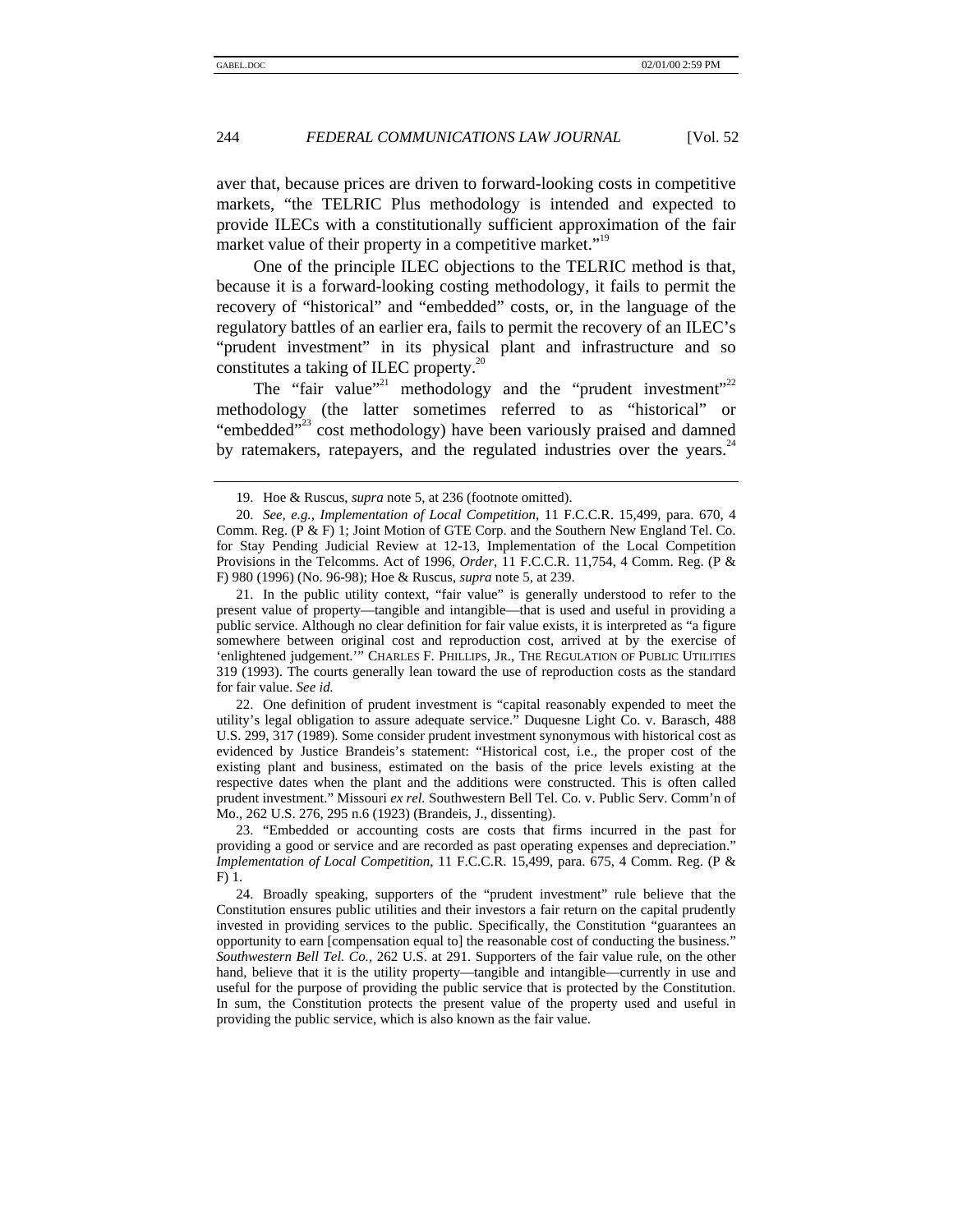These groups, wavering in their preferences as political and economic expediency dictated, have from time to time shifted in their support for any particular methodology. $^{25}$ 

The Supreme Court, in trying to make sense of these shifts, and the resultant slings and arrows of constitutional takings challenges and counterchallenges hurled during the various ratemaking conflicts of the twentieth century, has observed that "neither law nor economics has yet devised generally accepted standards for the evaluation of ratemaking orders"<sup>26</sup> and has, in recent years, sensibly refused to elevate any particular methodology to the level of constitutional mandate, choosing instead to focus its efforts on the overall effects of regulation.

The U.S. Supreme Court, however, has been drawn into the TELRIC controversy. On January 25, 1999, the Court issued its decision in *AT&T Corp. v. Iowa Utilities Board.*<sup>27</sup> The Supreme Court held that the FCC had jurisdiction to establish pricing methodologies for state commissions to apply in arbitrations under sections 251 and 252 of the 1996 Act. Due to the jurisdictional nature of the appeal, however, the Court did not address the merits of the FCC's TELRIC methodology for pricing UNEs or its avoided cost methodology for services subject to resale.<sup>26</sup>

Challenges to the merits of the FCC pricing rules are currently pending before the Eighth Circuit. "Meanwhile, at least thirty-five states have independently approved a TELRIC unbundled elements pricing methodology. Of these states, at least fifteen are being sued for approving forward-looking cost incremental pricing for unbundled network elements."<sup>29</sup>

<sup>25.</sup> In his dissenting opinion in *Southwestern Bell Tel. Co.*, Justice Brandeis made explicit reference to the self-serving nature of rate-making advocacy by noting that "[t]he rule by which the utilities are seeking to measure the return is, in essence, reproduction cost of the utility or prudent investment, *whichever is the higher*." 262 U.S. at 311 (emphasis added). For more on the political nature of the judiciary's choice between prudent investment and reproduction cost theories, see Stephen A. Siegal, *Understanding the* Lochner *Era: Lessons from the Controversy over Railroad and Utility Rate Regulation*, 70 VA. L. REV. 187, 219-23 (1984).

<sup>26</sup>*.* Permian Basin Area Rate Cases, 390 U.S. 747, 790 (1968).

<sup>27. 119</sup> S. Ct. 721 (1999) (affirming in part and reversing in part the decision of the U.S. Court of Appeals for the Eighth Circuit in Iowa Utils. Bd. v. FCC, 120 F.3d 753 (8th Cir. 1997)).

<sup>28</sup>*. See AT&T Corp.*, 119 S. Ct. at 728 n.3.

<sup>29.</sup> Paul W. Garnett, *Forward-looking Costing Methodologies and the Supreme Court's Takings Clause Jurisprudence*, 7 COMMLAW CONSPECTUS 119, 132 (1999) (footnotes omitted).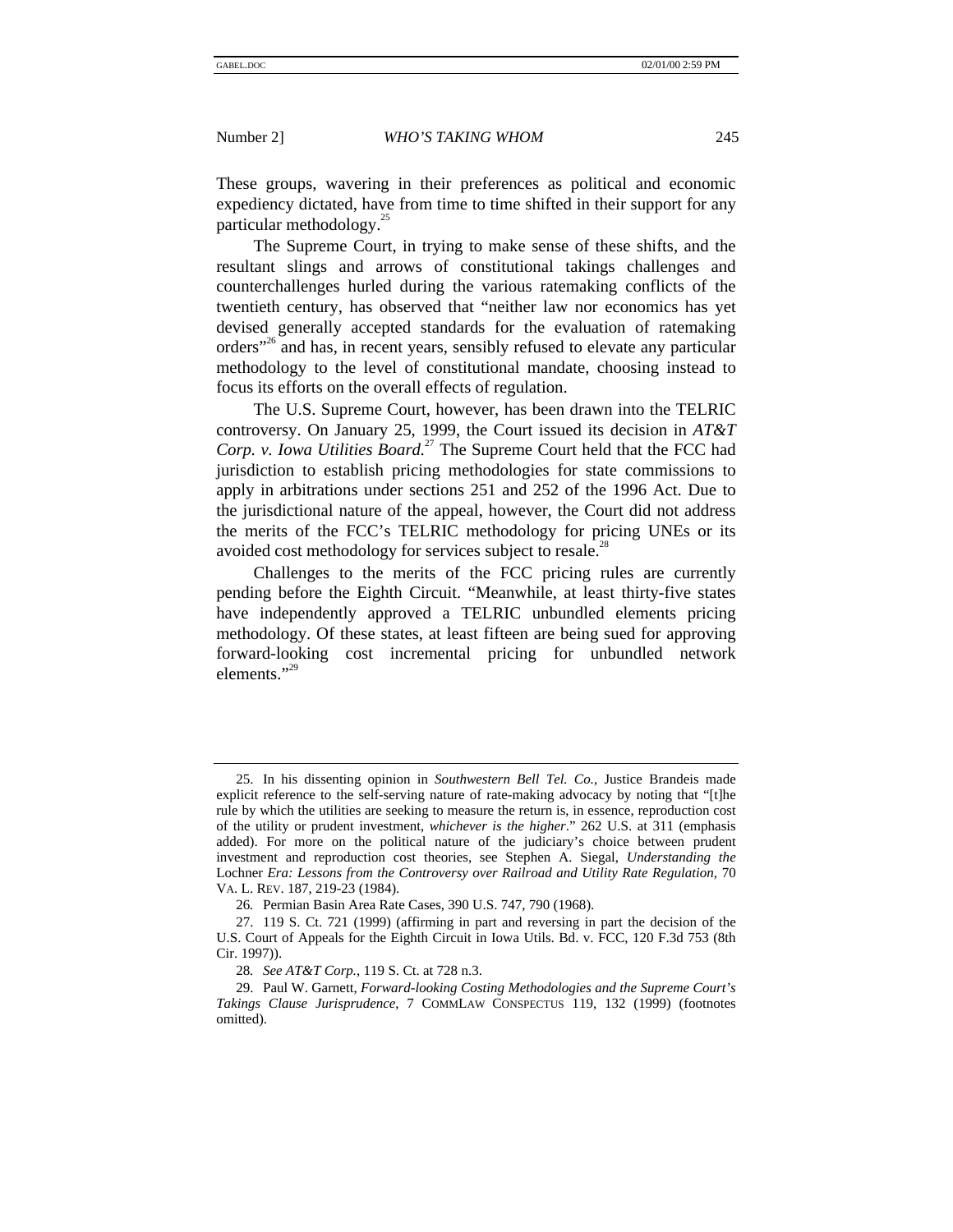# III. A SHORT HISTORY OF CRITERIA RELIED UPON BY THE SUPREME COURT IN DECIDING WHETHER OR NOT A TAKING HAS OCCURRED

The Supreme Court will unavoidably be drawn into the valuation question as the advocacy for TELRIC pricing spreads. Hence, it is useful to examine how the Court responded to changes in valuation paradigms in the past.

### *A. Fair Value Ratemaking*

The fair value doctrine saw its inception in 1897 with the Supreme Court's opinion regarding a Nebraska freight-hauling rate case, *Smyth v. Ames*. 30 Justice Harlan wrote:

The corporation may not be required to use its property for the benefit of the public without receiving just compensation for the services rendered by it . . . . What the company is entitled to ask is a fair return upon the value of that which it employs for the public convenience.<sup>3</sup>

Justice Harlan did not clearly define how "the fair value of the property being used"<sup>32</sup> was to be determined. He did suggest, however, that in ascertaining

[T]hat value, the original cost of construction, the amount expended in permanent improvements, the amount and market value of its bonds and stock, the present as compared with the original cost of construction, the probable earning capacity of the property under particular rates prescribed by statute, and the sum required to meet operating expenses, are all matters for consideration, and are to be given such weight as may be just and right in each case. We do not say that there may not be other matters to be regarded in estimating the value of the property.

Despite the fact that *Smyth* suggested that all factors bearing upon value and cost should be considered by ratemaking bodies in making a fair value determination of a utility's property, focus quickly narrowed to two factors: the original and reproduction cost of useful property. Fair value came to be interpreted as an uncertain combination of these two costs, albeit with the courts leaning toward an emphasis on reproduction costs as

<sup>30</sup>*.* 169 U.S. 466 (1898). The 1893 panic that brought prices to nearly the lowest level reached in the nineteenth century prompted the courts to adopt present value (fair value). Insistence upon reproduction cost was the shippers' protest against burdens believed to have resulted from watered stocks, reckless financing, and unconscionable construction contracts. *See Southwestern Bell Tel. Co.*, 262 U.S. at 298.

<sup>31</sup>*. Smyth*, 169 U.S. at 546-47.

<sup>32</sup>*. Id.* at 546.

<sup>33</sup>*. Id.* at 547.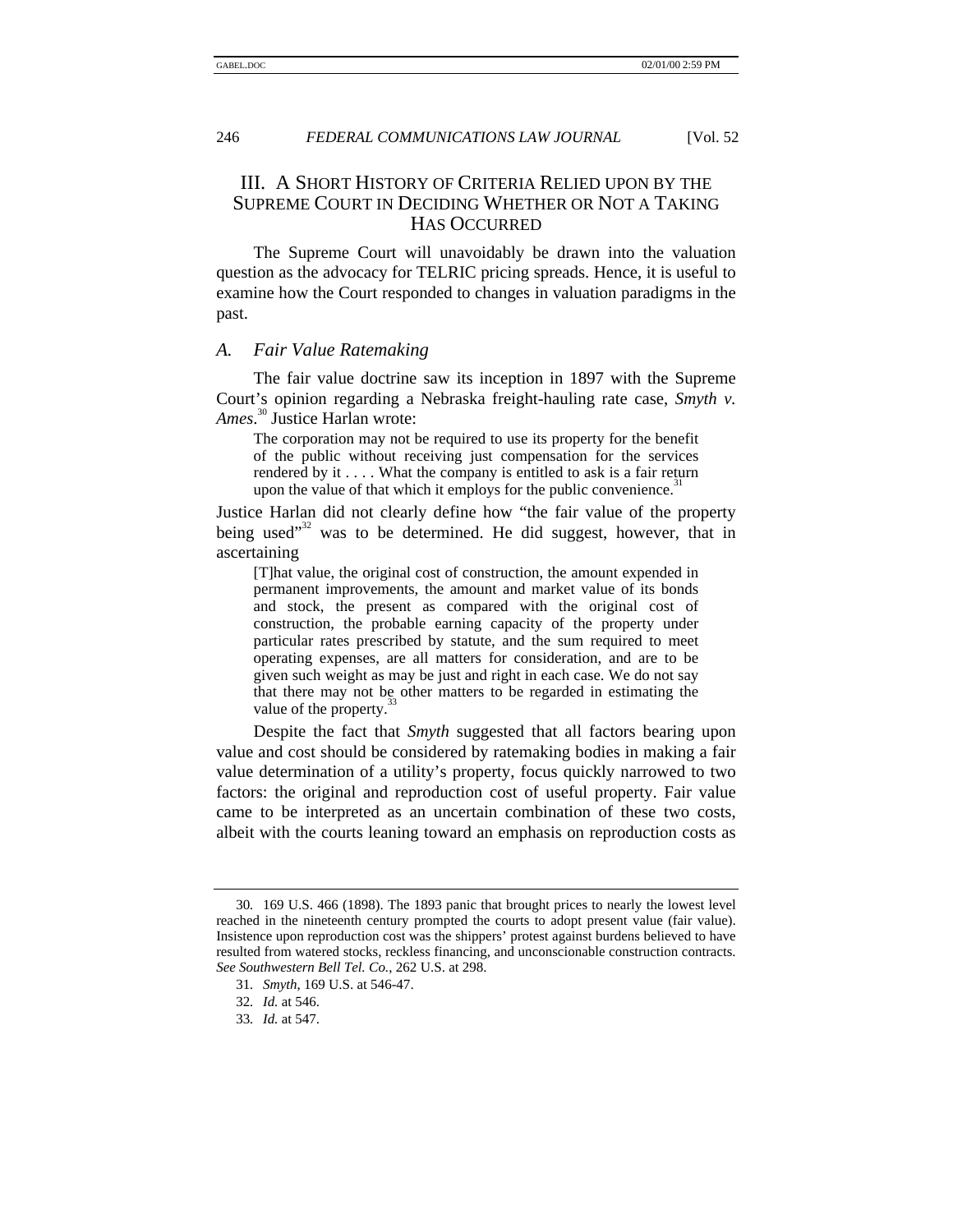the standard of fair value. $34$ 

While reproduction costs might have been considered a theoretically sound method for valuing the rate base, it suffered from practical problems and was not operable at the state regulatory level. Engineering estimates required to estimate the cost of reproduction were inexact by definition and often contradictory.<sup>35</sup> Furthermore, when presented with a company's present valuation study of its physical plant, many state commissions were financially incapable of undertaking an independent appraisal to verify the study as such appraisals were extremely expensive and time consuming. For example, in a telephone rate case, the Minnesota Commission undertook an exhaustive physical valuation of the telephone plant in question that required three years and almost one million dollars in expenditures by the state and company to complete.<sup>36</sup>

*Id.* at 299 n.11 (Brandeis, J., dissenting) (citations omitted).

<sup>34.</sup> *See* EMERY TROXEL, ECONOMICS OF PUBLIC UTILITIES 794 (1947); *see also* C. WOODY THOMPSON & WENDELL R. SMITH, PUBLIC UTILITY ECONOMICS 209, 362-63 (1941). At times, the utilities shared the court's ambiguity when presenting their petitions for rate relief: "The telephone company does not distinctly say what it considers a correct earnings basis." Michigan State Telephone Company, Pub. Util. Rep. (PUR), 1923A, at 70 (Mich. Pub. Utils. Comm'n July 13, 1922). Frequently, the telephone company offered a valuation estimate based on both procedures. They leaned toward the use of reproduction cost, which is the cost of reproducing the presently used and useful property at current costs. Typically, one or more engineers conduct an appraisal of the physical property to determine this cost, adding land valuations, amount of working capital, certain intangible values, and an allowance for going value.

Neoclassical economists justify applying reproduction cost because it most accurately represents the workings of a competitive economy. In the long run, a competitive economy will provide a service at the cost of providing the service. If the price of the service is above cost, entry will occur. Entry will continue until the price is driven down to the cost of a new entrant providing a perfectly substitutable service. Conversely, firms will leave the market if the price is below the cost of providing service. Economists further argue that basing the cost of service on the reproductive cost provides greater rate flexibility than use of historical costs. Historical costs tend to keep prices low during periods of inflation, encouraging overuse of the utility service. Conversely, during deflationary periods, rates based on historical cost will be greater than those justified by use of reproductive cost, leading to unnecessarily low use of the phone system.

<sup>35.</sup> *See, e.g.*, *Southwestern Bell Tel. Co.*, 262 U.S. at 299-302. Justice Brandeis noted: In *Marin Municipal Water District*, the several valuations of five experts were: \$670,163; \$723,001.85; \$763,028; \$919,204; \$1,031,436. In *Springfield v. Springfield Gas & Electric Co.*, the several valuations of five experts were[:] \$547,488; \$588,262; \$806,404; \$898,785; \$940,988. In *Duluth Street [Railway] Co. v. Railroad [Commission]*, the valuations of two experts, both employed by the [s]tate were \$600,000 and \$1,100,000.

<sup>36.</sup> *See* Northwestern Bell Tel. Comm'n, Pub. Util. Rep. (PUR) 1923B, 117-20 (Neb. State Ry. Comm'n Nov. 4, 1922); *see also* Wisconsin Tel. Co., Pub. Util. Rep. (PUR) 1927A, 581, 584-85 (Wis. R.R. Comm'n Nov. 23, 1926); Georgia Ry. & Power Co. v. Railroad Comm'n of Ga., Pub. Util. Rep. (PUR) 1925A, 546, 584-5 (D.N.D. Ga. Sept. 25, 1924); Bell Water Co., Pub. Util. Rep. (PUR) 1925D, 1, 6 (Cal. R.R. Comm'n Jan. 17,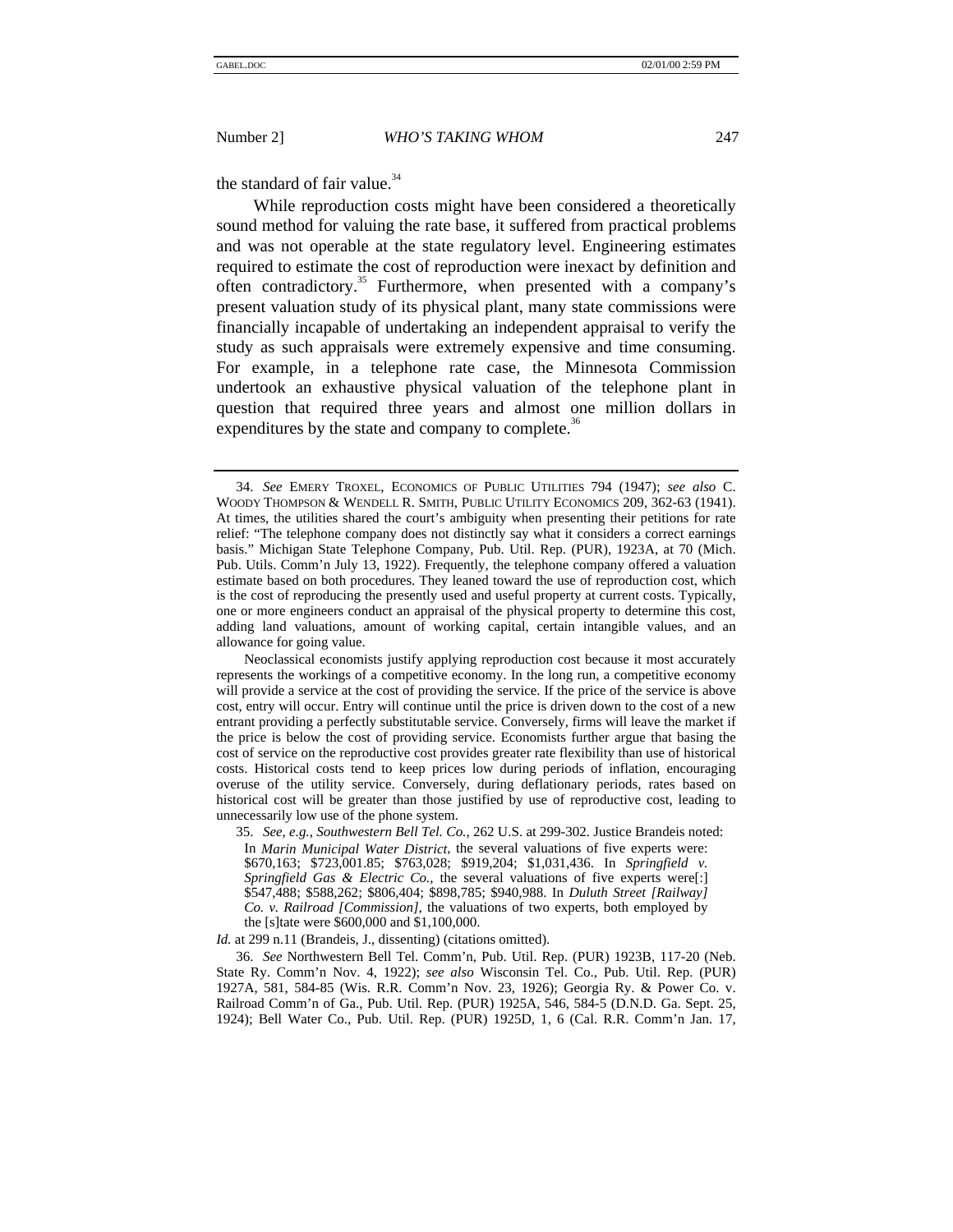# *B. The Evolution to Historical Cost Ratemaking*

The *Smyth* rule held sway from 1898 to 1942. In the early years of this period, the Court adhered to an interpretation of the fair value doctrine which allowed state commissions to use a combination of reproduction cost and original cost in determining the fair value of the rate base. However, by the early decades of the 1900s, fair value had come to be consistently tied to some estimate of reproduction cost.<sup>37</sup>

In one gas case, for example, the Court wrote "[i]f the property, which legally enters into the consideration of the question of rates, has increased in value since it was acquired, the company is entitled to the benefit of such increase."<sup>38</sup> The Court further illuminated its acceptance of reproduction cost in another gas case. The majority argued that the utility uses the property to produce output. Therefore, it is the property itself that provides value and the property that requires valuation. If property value can be reduced judicially due to reckless or imprudent investment, then

[T]he making of a just return for the use of the property involves the recognition of its fair value if it be more than its cost. The property is held in private ownership and it is that property, and not the original cost of it, of which the owner may not be deprived without due process of law.

In a West Virginia water case, the Court again defended fair value measured as the current value of property. The Court wrote:

Rates which are not sufficient to yield a reasonable return on the value of the property used at the time it is being used to render the service are unjust, unreasonable and confiscatory . . . . This is so well settled by numerous decisions of this Court that citation of the cases is scarcely necessary.

What is noteworthy about the Court's behavior during this period are the two philosophical tenets maintained by the Court in its explorations concerning the determination of fair value. The first was a refusal to adopt reproduction cost as the controlling measure of fair value. The second was

#### 1925).

In current dollars, this is equivalent to approximately nine million dollars. Due to the advent of computerized database systems and the availability of highly developed computer modeling techniques, performing a similar study today would be far less expensive.

<sup>37.</sup> *See, e.g.*, *Southwestern Bell Tel. Co.*, 262 U.S. 276; Clark's Ferry Bridge Co. v. Public Serv. Comm'n of Pa., 291 U.S. 227 (1934); McCardle v. Indianapolis Water Co., 272 U.S. 400 (1926).

<sup>38</sup>*.* Willcox v. Consolidated Gas Co., 212 U.S. 19, 52 (1909).

<sup>39</sup>*.* Minnesota Rate Cases, 230 U.S. 352, 454 (1913).

<sup>40</sup>*.* Bluefield Water Works & Improvement Co. v. Public Serv. Comm'n of W. Va., 262 U.S. 679, 690 (1923).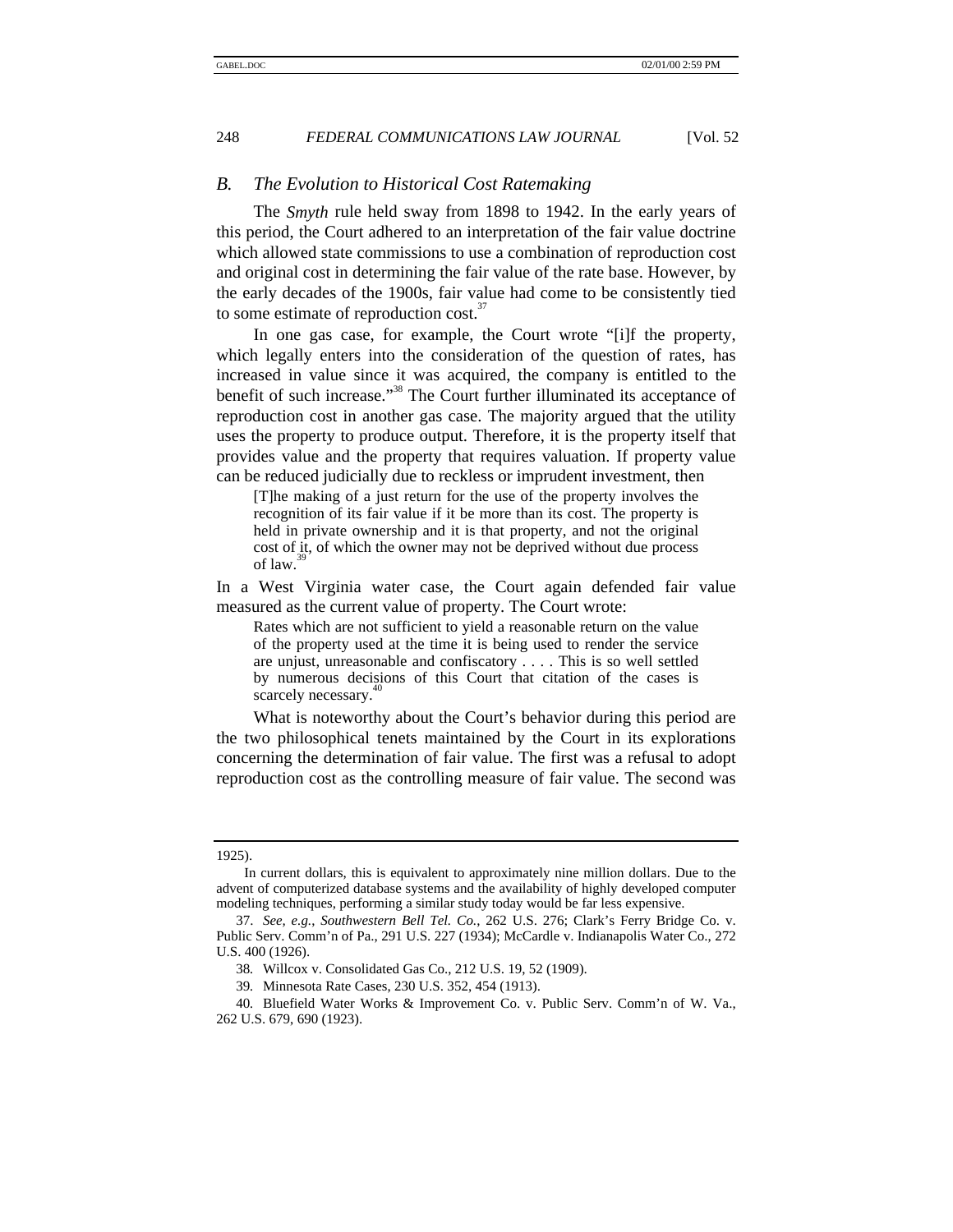a refusal to adopt a precise formula for calculating fair value.<sup>41</sup>

Starting around 1923, a minority on the Supreme Court began advocating for an alternative to the fair value rule of *Smyth*. 42 Their preference was for a rate base calculated using original cost. In recommending this valuation method, Justice Brandeis, writing in a telephone case, argued for the use of prudent investment which he measured as original cost minus any fraudulent, unwise, or extravagant expenditure. He apparently had two motives for wanting to value the rate base in this fashion. The first was his belief that it is the capital invested, not the property itself, on which investors should earn a return: "The thing devoted by the investor to the public use is not specific property, tangible or intangible, but capital embarked in the enterprise. Upon the capital so invested the [F]ederal Constitution guarantees to the utility the opportunity to earn a fair return."<sup>43</sup>

Brandeis's second motive for questioning the majority's fair value doctrine was his concern about the inherent instability and speculation associated with a valuation method that tried to value at current prices, a plan that was put into place years before the rate-hearing. As he noted in his dissent in *Southwestern Bell*:

The experience of the twenty-five years since [*Smyth v. Ames*] has demonstrated that the rule there enunciated is delusive. In the attempt to apply it, insuperable obstacles have been encountered. It has failed to afford adequate protection either to capital or to the public. . . . [I]t is essential that the rate base be definite, stable, and readily ascertainable.

Brandeis argued that using a prescribed, tractable rate valuation method, such as prudent investment, would bring less ambiguity and arbitrariness to the process: "The doubts and uncertainties incident to the [determination of the rate base and rate of return] can be eliminated, or lessened, only by redefining the rate base, called value, and the measure of fairness of return, now applied under the rule of *Smyth v. Ames*." 45

<sup>41.</sup> In *Minnesota Rate Cases*, for example, in valuing the rate base the Court concluded: "The ascertainment of that value is not controlled by artificial rules. It is not a matter of formulas, but there must be a reasonable judgement having its basis in a proper consideration of all relevant facts." 230 U.S. at 434.

<sup>42.</sup> It is suggestive that the beginning of this advocacy period coincided with the inflationary period attending World War I. A time during which "state utility commissions, while admitting the evidence in obedience to *Smyth v. Ames*, failed, in ever-increasing numbers, to pay heed to it in fixing the rate base." *Southwestern Bell Tel. Co.*, 262 U.S. at 301.

<sup>43</sup>*. Id.* at 290.

<sup>44</sup>*. Id.* at 292.

<sup>45</sup>*. Id.* In *Bluefield Water Works Improvement Co. v. Public Service Commission of West Virginia*, Justice Brandeis concurs in the judgment of reversal for the same reasons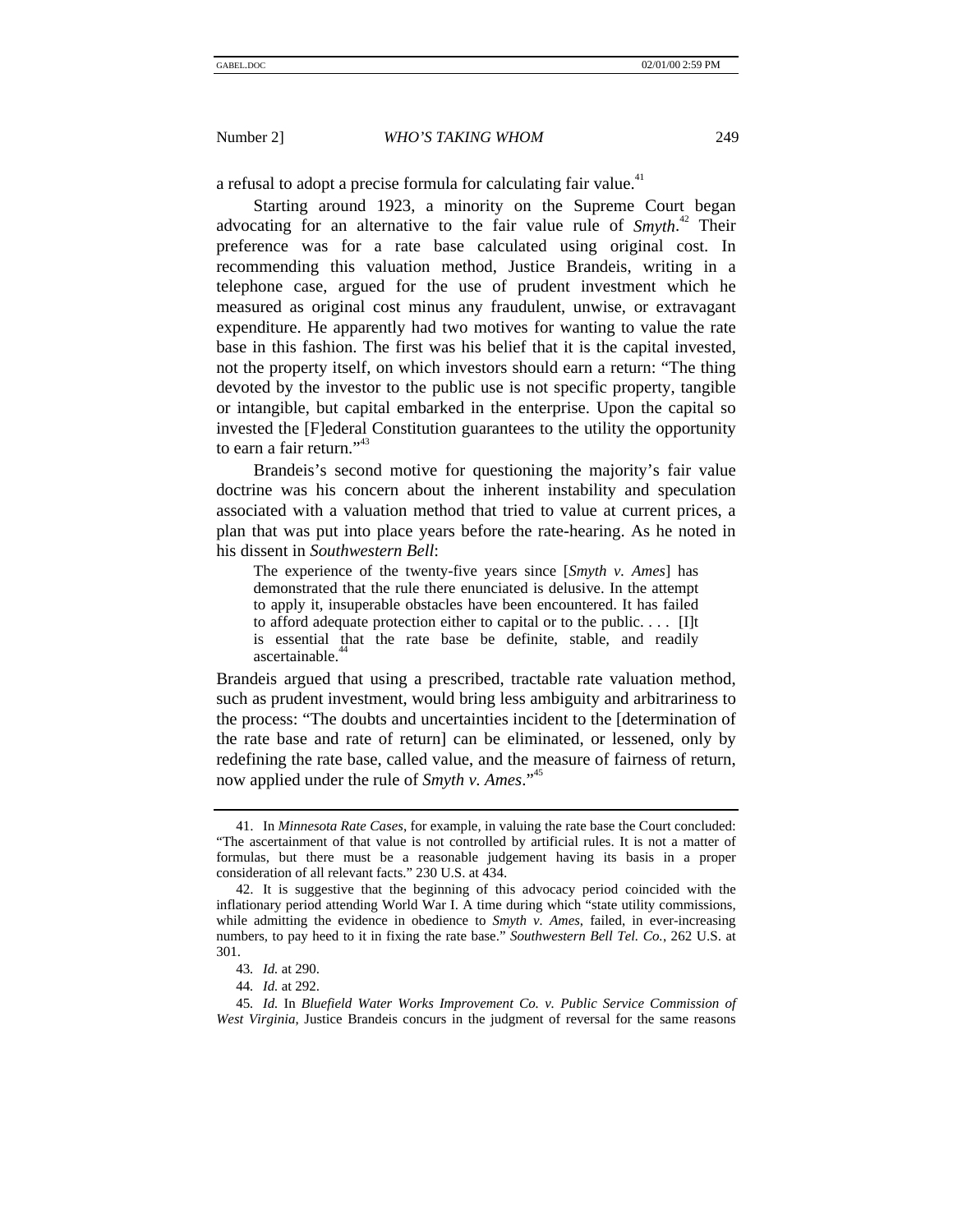Justice Stone's dissent in another case (joined by Brandeis and Cardozo) is reflective of the minority's lack of faith in accurately estimating reproduction cost. Justice Stone wrote:

In assuming the task of determining judicially the present fair replacement value of the vast properties of public utilities, courts have been projected into the most speculative undertaking imposed upon them in the entire history of English jurisprudence . . . . When we arrive at a theoretical value based upon some uncertain and figurative data we gain at best only an illusory certainty. No court can evolve from its inner consciousness the answer to the question whether the illusion of certainty will invariably be better supported by a study of the actual cost of the property adjusted to price trends, or by a study of the estimates of engineers based upon data which never have existed and never will.

Stone and Brandeis also dissented in a rate case involving a water utility in Indiana.<sup>47</sup> The tone of their dissenting opinion was again that estimates of reproduction cost are speculative. In another water case, Justice Black wrote:

Wherever the question of utility valuation arises today, it is exceedingly difficult to discern the truth through the maze of formulas and the jungle of metaphysical concepts sometimes conceived, and often fostered, by the ingenuity of those who seek inflated valuations to support excessive rates. Even the testimony of engineers, with wide experience in developing this theory and expounding it to courts, is not in agreement as to the meaning of the vague and uncertain terms created to add invisible and intangible values to actual physical property. Completely lost in the confusion of language—too frequently invented for the purpose of confusing—commissions and courts passing upon rates for public utilities are driven to listen to conjectures, speculations, estimates[,] and guesses, all under the name 48 of "reproduction costs."

By the late 1930s, power in the Court was shifting toward Brandeis's view of rate-base valuation. Justices Cardozo and Brandeis left in 1938 and 1939, respectively. Justice Butler, a leading advocate of reproduction cost valuation, left the Court in 1939, as well. The three replacements—Felix Frankfurter, William O. Douglas, and Frank Murphy—all eventually supported the prudent investment method of valuation. The combination of these three additional justices with Justices Stone and Black, who had consistently joined in dissents extolling prudent investment as a means of rate-base valuation, swung the majority of the Court in support of the

stated in his dissenting opinion in the *Southwestern Bell* case. *See Bluefield Water Works Improvement Co.*, 262 U.S. at 695.

<sup>46</sup>*.* West v. Chesapeake & Potomac Tel. Co*.*, 295 U.S. 662, 689-90 (1935).

<sup>47</sup>*. See* McCardle v. Indianapolis Water Co., 272 U.S. 400 (1926).

<sup>48</sup>*.* McCart v. Indianapolis Water Co*.*, 302 U.S. 419, 428-29 (1937).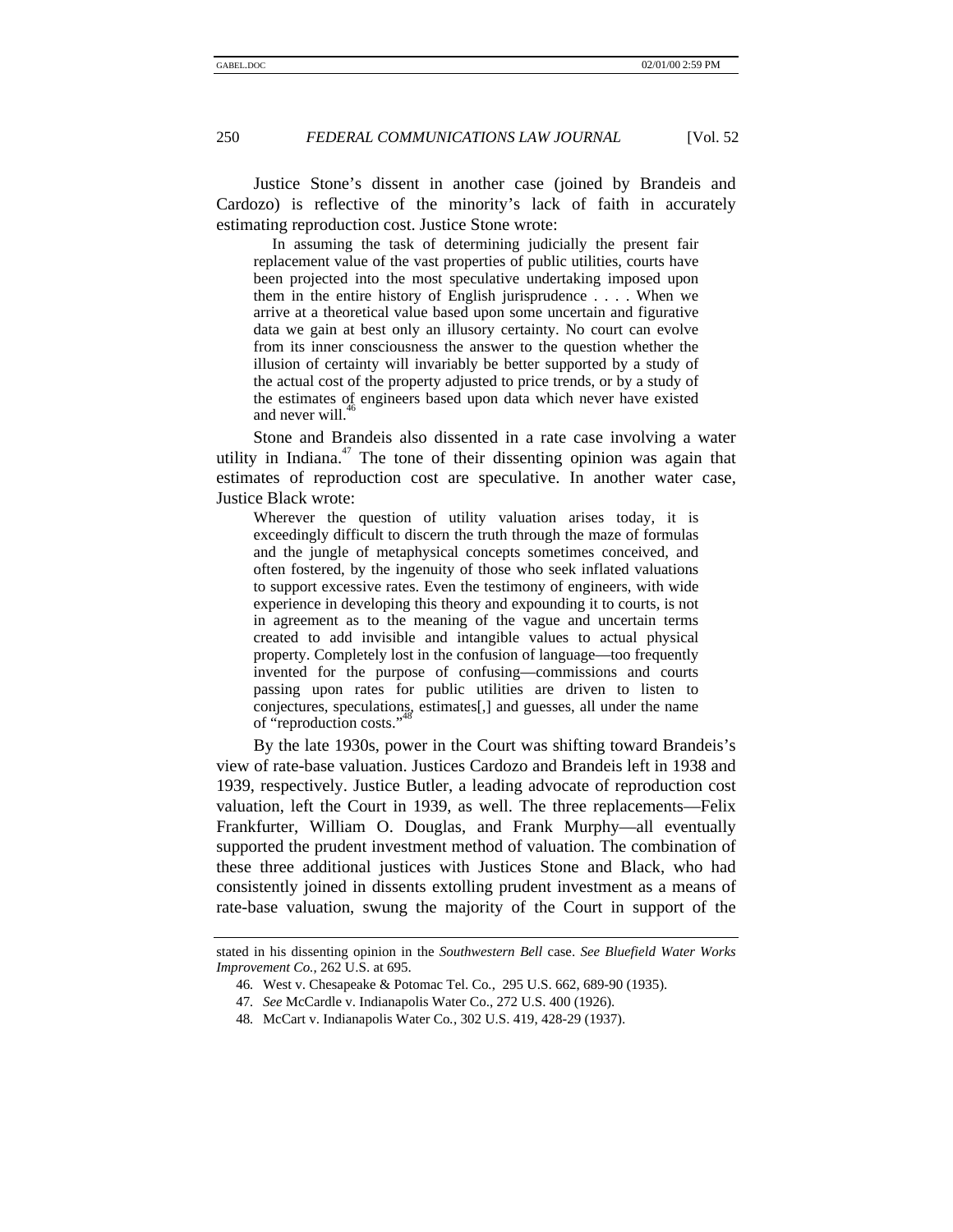prudent investment method.

There were two landmark cases that firmly established the Court's recognition of prudent investment as a constitutionally valid means of valuation. The first involved a natural gas company that extracted gas from Texas and transported it to Illinois where it was sold at wholesale to utility companies.<sup>49</sup> The Court's opinion, written by Chief Justice Stone established two important points. One is that the Court would not set aside Federal Power Commission (FPC) established rates the Court deemed "reasonable." Justice Stone wrote:

[T]he [FCC] is also free under [section] 5(a) [of the Natural Gas Act] to decrease any rate which is not the "lowest reasonable rate." It follows that the [c]ongressional standard prescribed by this statute coincides with that of the Constitution, and that the courts are without authority under the statute to set aside as too low any "reasonable rate" adopted by the [FCC] which is consistent with constitutional requirements.

The second point is that if the Court found that rates were "just and reasonable" then it would not proceed with further inquiry into the method of valuing the rate base that produced those rates. Again, from the Court's opinion, Stone wrote "[i]f the [FCC]'s order, as applied to the facts before it and viewed in its entirety, produces no arbitrary result, our inquiry is at an end."<sup>51</sup> The general interpretation of this opinion was that prudent investment could be used as long as it generated rates that were just and reasonable.

The second case, and the one that firmly established the validity of prudent investment, was also a gas case.<sup>52</sup> Hope Natural Gas, a company wholly owned by Standard Oil, distributed natural gas in Ohio and Pennsylvania. Officials in those states asked the FPC to use its authority to review rates charged by Hope. The FPC considered the matter and eventually ruled that Hope should lower its rates, as they were not the lowest reasonable rates. This ruling was based, in part, on valuing the rate base at its "actual legitimate cost" (prudent investment). The court of appeals set aside the ruling, arguing that the rate base should reflect present fair value. The appellate court went on to assert that the FPC should have considered reproduction cost and trended original cost in its valuation and that prudent investment was not the proper measure of fair value.<sup>53</sup>

The Supreme Court, in an opinion written by Justice Douglas,

<sup>49</sup>*. See* Federal Power Comm'n v. Natural Gas Pipeline Co., 315 U.S. 575 (1942).

<sup>50</sup>*. Id.* at 586*.*

<sup>51</sup>*. Id.*

<sup>52</sup>*. See* Federal Power Comm'n v. Hope Natural Gas Co*.*, 320 U.S. 591 (1944).

<sup>53</sup>*. See id.* at 599-601.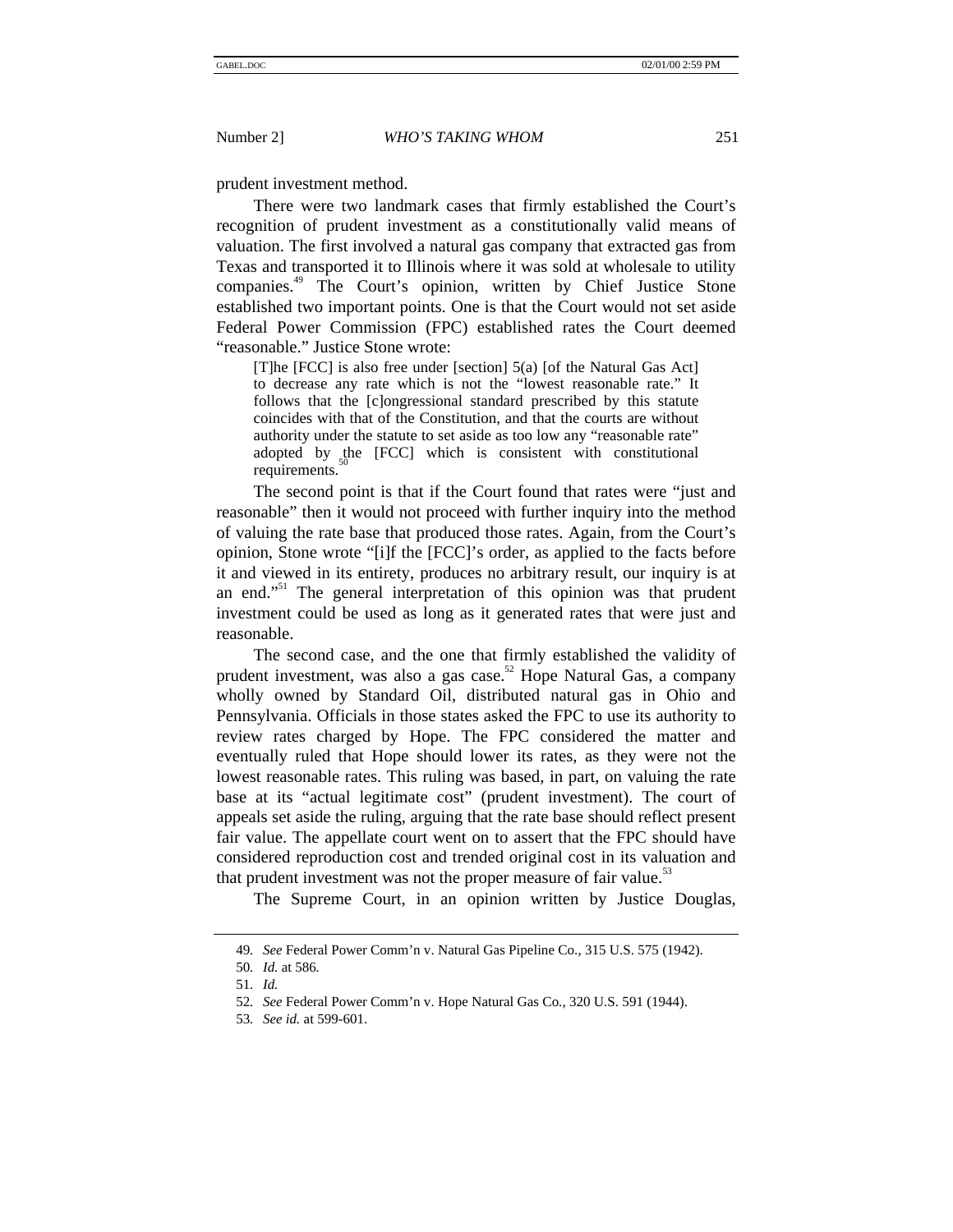disagreed with the appellate court's decision. Mirroring the *Natural Gas Pipeline* opinion, Douglas wrote:

Under the statutory standard of "just and reasonable" it is the result reached not the method employed which is controlling . . . . It is not theory but the impact of the rate order which counts. If the total effect of the rate order cannot be said to be unjust and unreasonable, judicial inquiry under the Act is at an end.<sup>5</sup>

Douglas's disdain for the fair value rate base is evidenced further in the opinion. After reviewing financial performance statistics for the company, he wrote:

In view of these various considerations we cannot say that an annual return [supported by the [FPC]'s original cost rate ruling] is not "just and reasonable" within the meaning of the Act. Rates which enable the company to operate successfully, to maintain its financial integrity, to attract capital, and to compensate its investors for the risks assumed certainly cannot be condemned as invalid, even though they might produce only a meager return on the so-called "fair value" rate base.

With the *Hope* decision, the Court was accepting the constitutional validity of the use of prudent investment valuation as long as it maintained the financial viability of the utilities. More significantly, however, the *Hope* decision made it plain that the Court was eschewing the elevation of any particular ratemaking methodology to the level of constitutional status.

*Hope* marked a shift in the Court's analytical emphasis. Henceforth, the Court would no longer narrowly focus on the particular regulatory method employed in rate-making. The object of analysis was now to be on the overall effects of regulation.<sup>56</sup> Of course, one result of this decision, and one which is important for the discussion in Part V, is that "the embedded or prudent investment costing methodology upheld in *Hope Natural Gas* is no more susceptible to a Takings Clause challenge than the forwardlooking or 'fair value' costing methodology upheld in *Smyth v. Ames*, which 'mimics the operation of the competitive market. $"$ 

The findings of the *Hope* Court were strongly reaffirmed by the Court in *Duquesne Light Co. v. Barasch*. <sup>58</sup> In his majority opinion Chief Justice Rehnquist wrote:

Forty-five years ago in the landmark case *of FPC v. Hope Natural Gas Co.*, this Court . . . held that the "fair value" rule is not the only constitutionally acceptable method of fixing utility rates. . . .Today we

<sup>54</sup>*. Id.* at 602 (citations omitted).

<sup>55</sup>*. Id.* at 605.

<sup>56.</sup> *See id.* at 602*.*

<sup>57.</sup> Garnett, *supra* note 29, at 129 (footnote omitted).

<sup>58. 488</sup> U.S. 299, 310 (1989).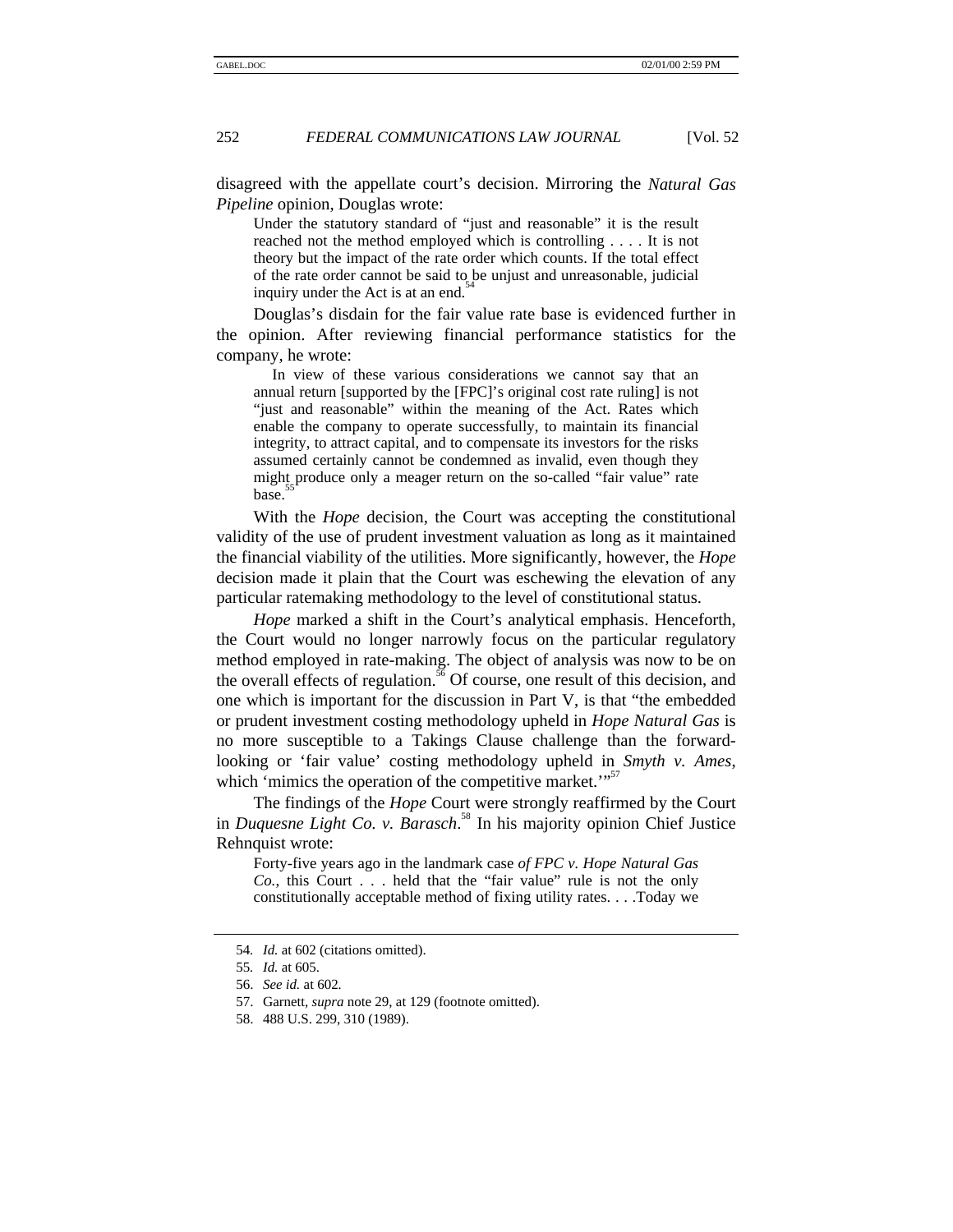reaffirm these teachings of *Hope Natural Gas*: "[I]t is not theory but the impact of the rate order which counts. If the total effect of the rate order cannot be said to be unreasonable, judicial inquiry . . . is at an end. The fact that the method employed to reach that result may contain infirmities is not then important.",<sup>59</sup>

The Court went on to buttress the *Hope* Court's decision to refrain from elevating any one ratemaking methodology to the level of a constitutional standard. In a strongly worded statement the majority of the Court refused the Pennsylvania Electric Association's suggestion that the prudent investment rule be adopted as the constitutional standard:

The adoption of a single theory of valuation as a constitutional requirement would be inconsistent with the view of the Constitution this Court has taken since *Hope Natural Gas* (citation omitted) . . . . As demonstrated in *Wisconsin v. FPC*, circumstances may favor the use of one ratemaking procedure over another. The designation of a single theory of ratemaking as a constitutional requirement would unnecessarily foreclose alternatives which could benefit both consumers and investors.

The judicial theory of valuation espoused in *Hope* may be extended to TELRIC pricing. In essence, TELRIC is just another valuation method. The court has consistently avoided selecting one valuation method over another. The lesson of *Hope* is that the court will refrain from reviewing the valuation method as long as the end result is just and reasonable. Hence, the reasonable conclusion is that TELRIC should not be objectionable if the end result it produces is just and reasonable. Part V examines the result of recent TELRIC valuations. But first, this Article addresses some of the other concerns raised by the court with respect to TELRIC pricing.

# IV. IMPACT OF THE 1996 ACT

Significantly, the majority noted that a rigid insistence on the prudent investment rule "would also foreclose a return to some form of the fair value rule just as its practical problems may be diminishing."<sup>61</sup> It is to a discussion of the diminishment of these problems to which this Article now turns.

<sup>59</sup>*. Id.* at 310 (1989) (quoting *Hope*, 320 U.S. at 602) (citations omitted).

<sup>60.</sup> *Id.* at 316. In a recent ruling, the Fifth Circuit Court of Appeals observed that "Duquesne stands for the proposition that 'no single ratemaking methodology is mandated by the Constitution, which looks to the consequences a governmental authority produces rather than the techniques it employs.'" Texas Office of Pub. Util. Counsel v. FCC, 183 F.3d 393, 437 (5th Cir. 1999). In regards to the deregulatory takings issue, the court concluded that "Duquesne does not require courts to engage in a takings analysis whenever an agency opens a previously regulated market to competition." *Id.*

<sup>61</sup>*.* Duquesne Light Co. v. Barasch, 488 U.S. 299, 316 n.10 (1989).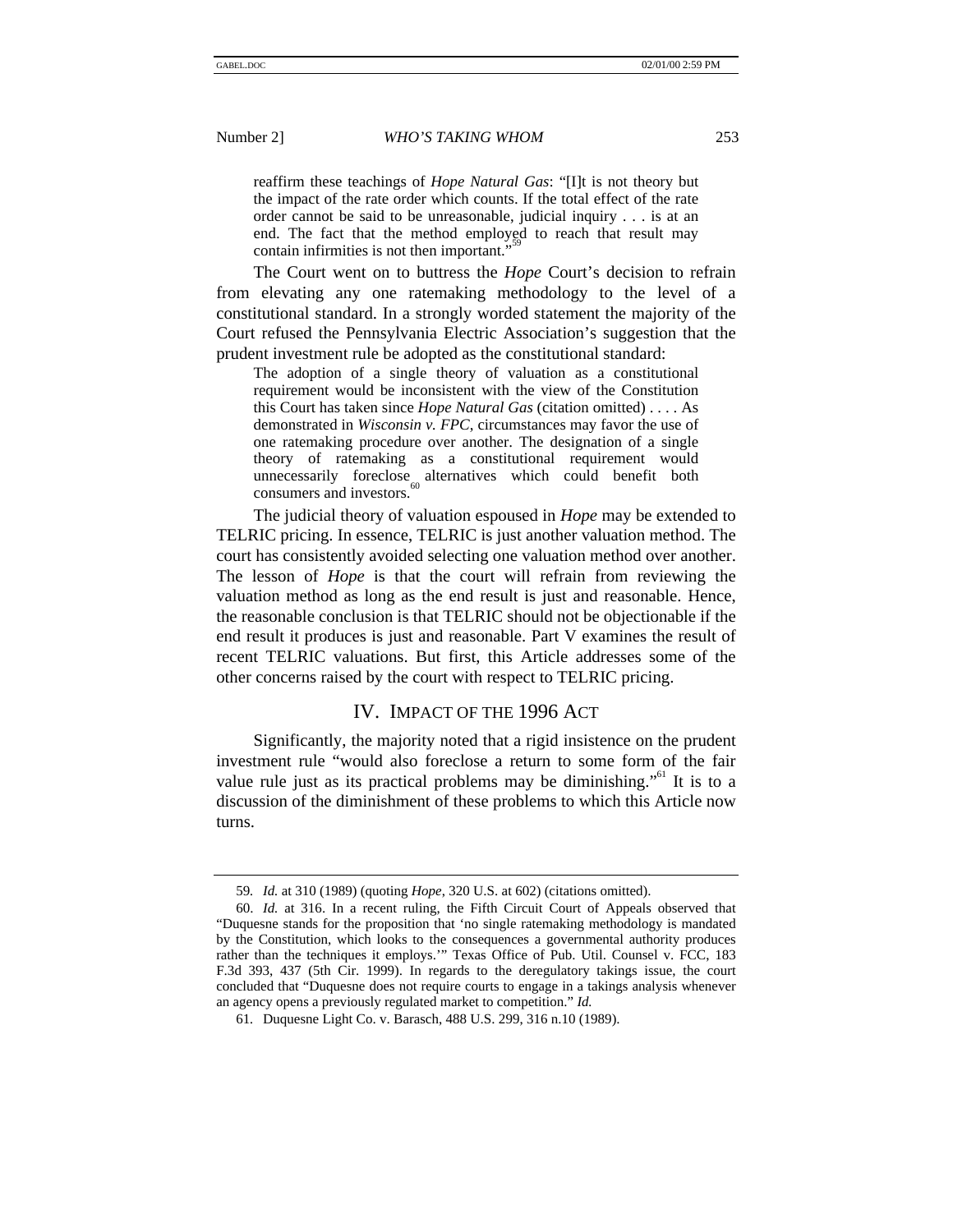# *A. TELRIC, Fair Value, and the Problems of Estimating Forwardlooking Costs*

If the aim were to ascertain the value (in its ordinary sense) of the utility property, the enquiry would be, not what it would cost to reproduce the identical property, but what it would cost to establish a plant which could render the service, or in other words, at what cost could an equally efficient substitute be then produced.<sup>6</sup>

In his criticism of the FCC's TELRIC pricing system in the Supreme Court's recent *AT&T Corp*. decision Justice Breyer noted that:

Justice Brandeis, joined by Justice Holmes, pointed out the drawback of using a forward-looking, rather than an actual historic, cost system many years ago. They wrote that whatever the theoretical economic merits of a "reproduction cost" system (a system bearing an uncanny resemblance to the FCC's choice), the hypothetical nature of the regulatory judgments it required made such a system administratively unworkable.

As regards the so-called "hypothetical nature of the regulatory judgements" required for the implementation of the TELRIC methodology, it is uncertain as to whether the factual inquiry required for the conduct of a proper TELRIC study is any more hypothetical in nature than the judgments called for in determining whether or not capital costs, some of which were incurred decades ago, were "prudently" made or are "used and useful." Both the prudent and used and useful standards require an agency or a court to ascertain the prospective demand for the products that will use the utility's facilities, the cost of alternative technologies, and the life-cycle costs of the facilities. All of these factors require considerable speculation and by definition are hypothetical in nature.<sup>64</sup>

<sup>62.</sup> Missouri *ex rel.* Southwestern Bell Tel. Co. v. Public Serv. Comm'n, 262 U.S. 276, 312 (1923) (Brandeis, J., dissenting).

<sup>63</sup>*.* AT&T Corp. v. Iowa Utils. Bd., 119 S. Ct. 721, 752 (1999) (Breyer, J., concurring in part and dissenting in part) (citation omitted).

<sup>64.</sup> If either the used and useful or prudent test is used to determine the reasonableness of the embedded investment, a commission or an agency should account for the anticipated demand for the facilities. Only if the anticipated revenue from the facilities exceed its cost, can the facilities be deemed to be prudently invested or used and useful. *See* Duquesne Light Co. v. Barasch, 488 U.S. 299, 309 (1989).

In the rapidly changing telecommunications industry, forecasting demand is no easy task. There is a consensus in the telecommunications industry that little is known about the demand for new telephone services. During a proceeding before the FCC, this view was expressed by the local exchange carriers. The FCC proposed that telephone company usage forecasts be used to allocate the cost of new investments between regulated and nonregulated services, basing the allocation of common equipment on relative use during the period when the nonregulated use reaches its highest occupancy rate during the equipment's lifecycle. After public notice, the FCC instead chose to base cost allocations on only three-year demand forecasts—a period significantly less than the economic life of most outside plant and central office facilities. The suppliers of the new services informed the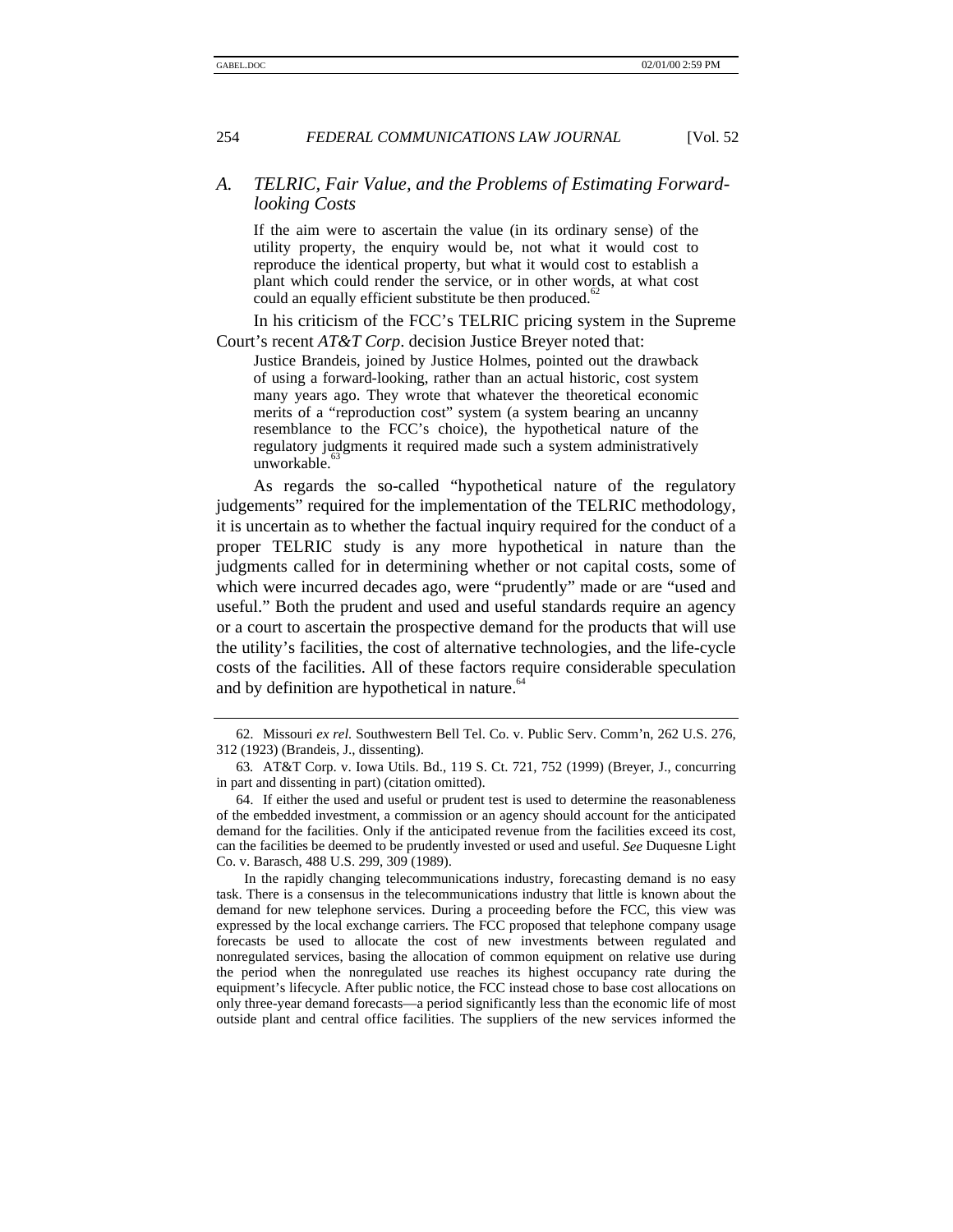Second, Justice Brandeis *never* stated, nor can it be construed that he implied, that estimating reproduction cost was a wholly valueless and inappropriate enterprise. In fact, he noted that estimating reproduction cost was useful and appropriate "as a means, either of supplying lacks in the proof of actual cost and investment, or of testing the credibility of evidence adduced, or of showing that the cost of installation had been wasteful,"<sup>65</sup> and instances such as "when book values, or property accounts, furnish[] no trustworthy evidence either of cost or of real value."<sup>66</sup>

Such a situation pertains today in regards to the pricing of UNEs and interconnection. The ILECs and their allies, as has been noted in the previous discussion, have advocated for the use of some form of the prudent investment system in setting prices for UNEs and interconnection. The problem with this methodology is that the accounting systems currently used by the ILECs do not contain the data that is required for making pricing decisions regarding the provision of UNEs and the pricing of interconnection. These accounting systems were largely designed to track the financial standing of the corporation.<sup>67</sup> Accounting data is typically not maintained at a level of granularity that is sufficient for determining the cost of individual components of the network or tariff elements. This lack of detailed accounting data has long been recognized by the telecommunications industry. For example, in 1980, AT&T and its operating companies explained to the U.S. District Court why the Bell System could not use accounting data to identify the cost of network facilities or services:

With the advent of competition in the terminal equipment area, the Bell System began efforts to determine the specific costs of the individual components of basic exchange service, including the access line, station, inside wire and usage. These costs were not contained in the Uniform System of Accounts required for the telephone companies

FCC "that they cannot [reliably] forecast relative nonregulated and regulated usage over the lengthy depreciation lives of most network plant." Separation of Costs of Regulated Telephone Service from Costs of Nonregulated Activities Amendment of Part 31, the Uniform System of Accounts for Class A and Class B Tel. Cos. to Provide for Nonregulated Activities and to Provide for Transactions Between Telephone Cos. and Their Affiliates, *Order on Reconsideration*, 2 F.C.C.R. 6283, para. 19, 64 Rad. Reg.2d (P & F) 47 (1987). The FCC accepted the local exchange companies' position and remarked that long-term forecasts are closer in method to "fortune-telling . . . [than] reasoned analyses." *Id.* at para. 41.

<sup>65</sup>*. Southwestern Bell Tel. Co.*, 262 U.S. at 298-99.

<sup>66.</sup> *Id.* at 298.

<sup>67.</sup> "[T]he Uniform System of Accounts focuses on company-wide financial and operating data, rather than on individual service categories." Defendants' Third Statement of Contentions and Proof at 825, United States v. AT&T, 498 F. Supp. 353 (D.D.C. 1980) (No. 74-1698).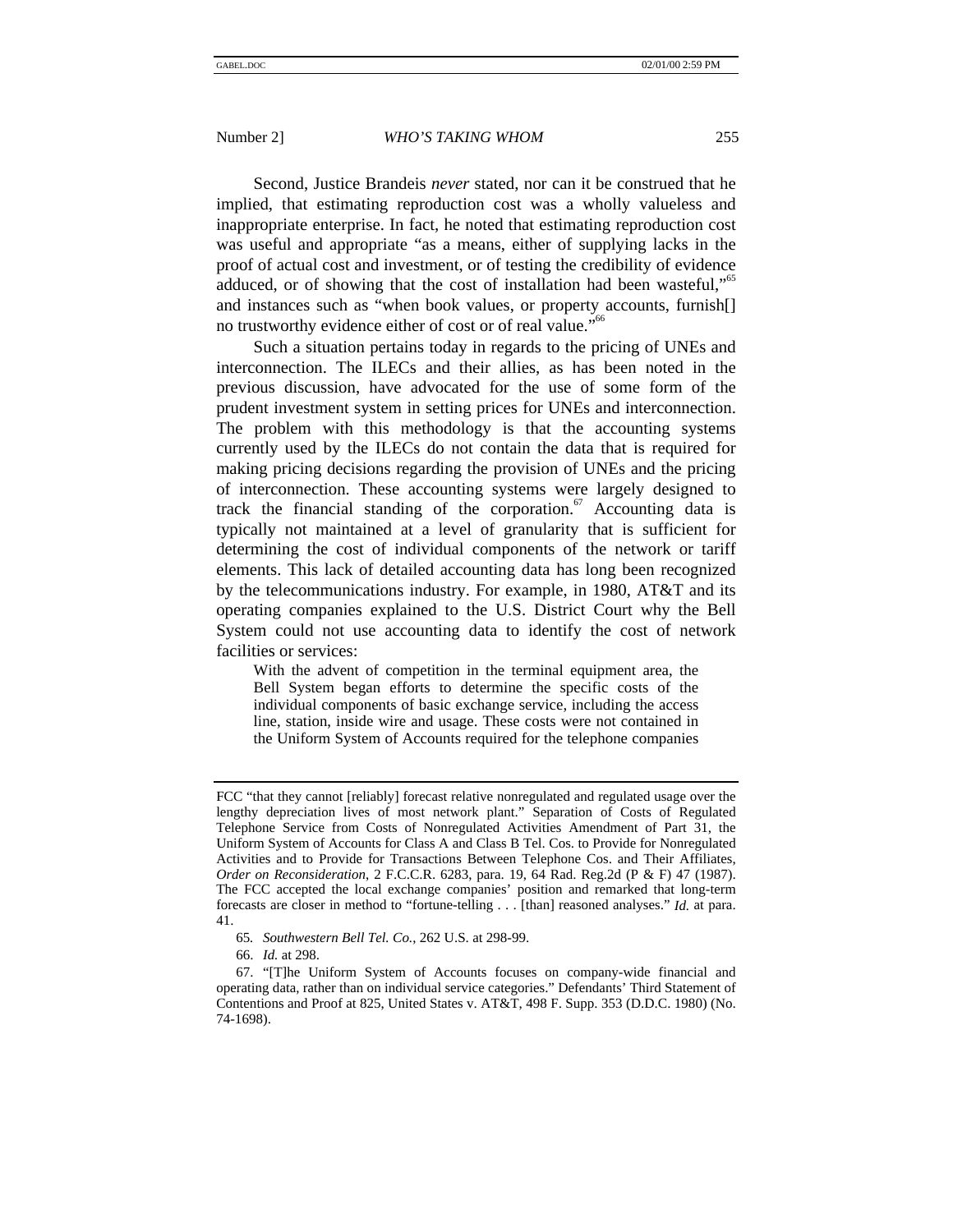by the FCC and state regulatory commissions.<sup>68</sup>

While it is possible to allocate embedded costs to different services, these costs are not appropriate for making pricing decisions since the historic costs analyzed may likely be different than the costs incurred as a result of the pricing decision. Efficient allocation of resources requires that the measured costs be prospective. $\frac{69}{5}$  Furthermore, while it is possible to more fully allocate embedded costs to different services, the exercise involves considerable speculation due to the fact that the accounting data lacks the level of detail required for making such a determination in the first place.

In lieu of reforming their accounting procedures to more fully account for service-related costs, the Bell System advocated basing pricing decisions on forward-looking cost studies. In numerous proceedings, "Bell presented evidence that long-run incremental costs were the only economically and valid standard for ratemaking purposes. . . ."<sup>70</sup> Ironically, given their pejorative characterization of TELRIC and their contention that a forward-looking costing methodology fails to accurately measure their  $costs<sub>1</sub><sup>71</sup>$  the RBOCs, other large ILECs, and their respective economic consultants, have also been long time advocates for the use of forwardlooking cost estimates for ratemaking purposes.<sup>12</sup>

Citations from a symposium sponsored by the National Regulatory Research Institute in 1990 support this Article's contention that economic costs regularly have been used for pricing decisions. George W. Costello, Bell Atlantic's Executive Director of Service Costs wrote that "forwardlooking incremental costs [are] the appropriate pricing floor on which to base pricing decisions."<sup>73</sup> Costello asserted that embedded costs should not

73. George W. Costello, *Determining the Economic Cost of Actions Requiring*

<sup>68.</sup> *Id.* at 1384.

<sup>69.</sup> *See* SANFORD V. BERG & JOHN TSCHIRHART, NATURAL MONOPOLY REGULATION: PRINCIPLES AND PRACTICE 91-100 (1988).

<sup>70.</sup> Defendants' Third Statement of Contentions and Proof at 384, *AT&T* (No. 74- 1698). As far back as 1975, some telephone companies advocated for the use of current cost in ratemaking. *See, e.g.*, New York Tel. Co., 12 P.U.R.4th 1, 29 (October 22, 1975) (noting that New York Telephone Company endorses the principle of current cost pricing for what it calls vertical services).

<sup>71</sup>*. See* Brief for Petitioners' Regional Bell Cos. and GTE, Iowa Utils. Bd. v. FCC (8th Cir. July 16, 1999) (No. 96-3321).

<sup>72.</sup> In a 1997 Connecticut proceeding on unbundling issues, Southern New England Telephone (SNET) went so far as to opine that the total service long run incremental cost (TSLRIC) methodology remains "the most appropriate [methodology] for encouraging an effective competitive environment." DPUC Investigation into the Southern New England Tel. Unbundled Loops, Ports and Associated Interconnection Arrangements and Universal Serv. Fund in Light of the Telecomms. Act of 1996, No. 96-09-22, at 12 (Conn. Dep't Pub. Util. Control April 23, 1997).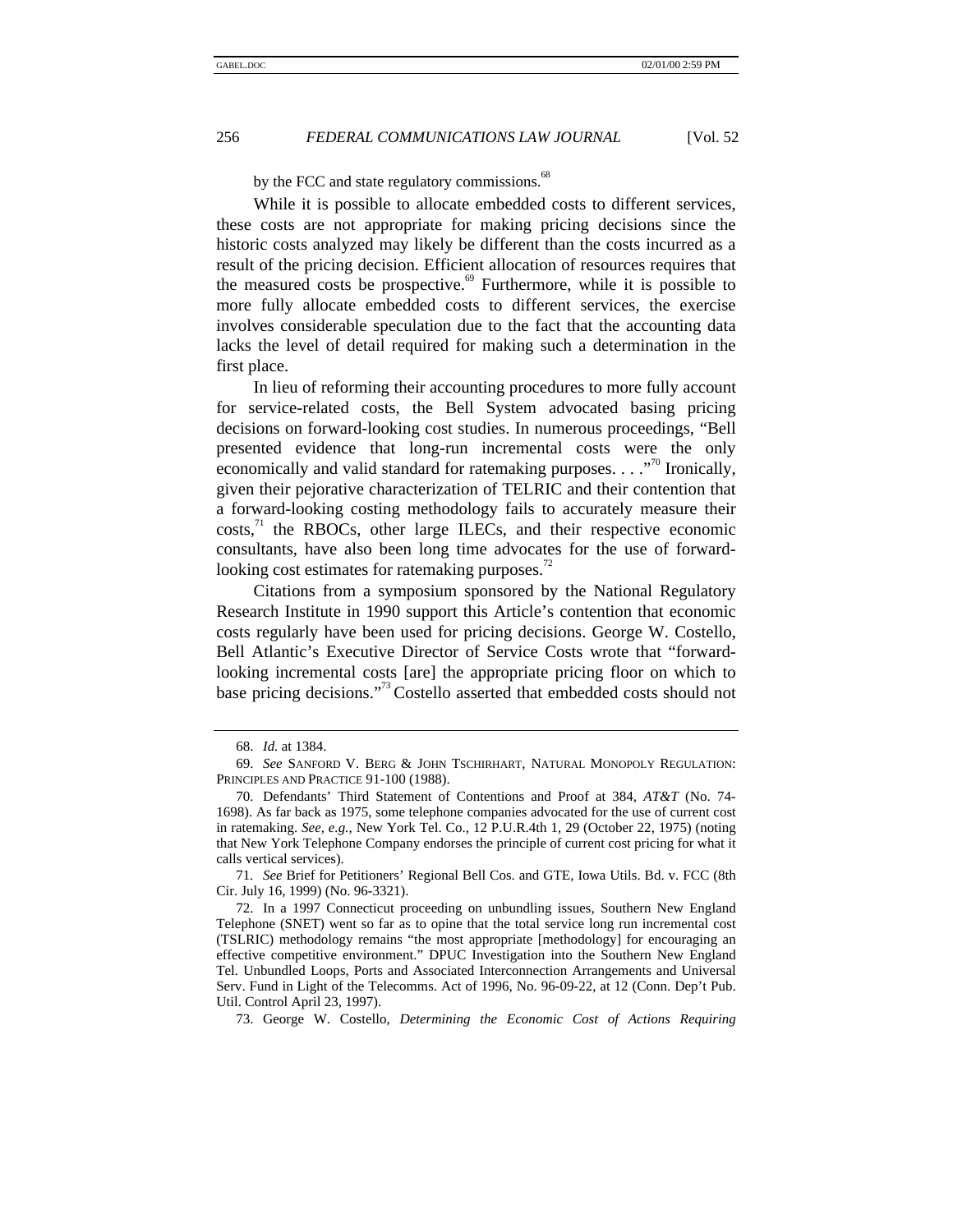be used for pricing decisions because it would result in "non-economic [sic] and inefficient pricing policies."<sup>74</sup> Costello expressed concern that the misuse of embedded data for pricing decisions could "irreparably handicap" local exchange companies.<sup>75</sup>

At the symposium, BellSouth explained how it estimated the long-run incremental cost of the loop. The cost estimates were produced "to support state-wide pricing of various services utilizing loop facilities."<sup>76</sup> BellSouth explained how it used capacity costing concepts, a method not unlike the TELRIC methodology adopted by the FCC in 1996: "The cost of each item of equipment, whether it be cable, multiplexers or fiber optics, is developed by dividing the full investment by the expected utilized capacity."<sup>77</sup> The type of equipment used in BellSouth's cost study was determined by the company's planned, not historical, network: "It is assumed that the network engineer will build outside plant facilities in the most economical manner for the company's array of services by selecting the most economically efficient technology."<sup>8</sup> This effectively meant that the company would assume service over a type of facility that may have rarely been in use at the time the cost study was conducted. For example, the study assumed that customers located more than twelve thousand feet away would be served by digital line carrier,  $\frac{79}{9}$  even though the vast majority of these customers were served by copper cable.

As a final example, consider the writing of Richard Emmerson, an economic consultant that has worked for a number of local exchange companies. At the symposium, Emerson stated that questions regarding such issues as "What [c]osts will be caused by proposed changes in tariffs?", or "What costs will be imposed on the LEC by more intensive use of a network component?. . . can only be determined using incremental costing methods."<sup>80</sup> In the concluding section of his paper, Emerson stated that "[i]t is unambiguous in economics and the history of regulation that incremental costs be employed to govern telephone company behavior

*Regulatory Review, in* MARGINAL COST TECHNIQUES FOR TELEPHONE SERVICES: SYMPOSIUM PROCEEDINGS 666 (William Pollard ed. 1991).

<sup>74</sup>*. Id.* at 676.

<sup>75</sup>*. Id.* at 679.

<sup>76.</sup> James L. Johnson & Peter F. Martin*, A Practical Model for Estimating the Incremental Cost of Local Exchange Loops, in* MARGINAL COST TECHNIQUES FOR TELEPHONE SERVICES: SYMPOSIUM PROCEEDINGS 50 (William Pollard ed., 1991).

<sup>77</sup>*. Id.* at 56.

<sup>78</sup>*. Id.* at 59 (footnote omitted).

<sup>79</sup>*. See id.* at 78.

<sup>80</sup>*.* Richard D. Emmerson, *Theoretical Foundation of Network Costs*, *in* NATIONAL REGULATORY RESEARCH INSTITUTE, MARGINAL COST TECHNIQUES FOR TELEPHONE SERVICES: SYMPOSIUM PROCEEDINGS 147 (William Pollard ed. 1991).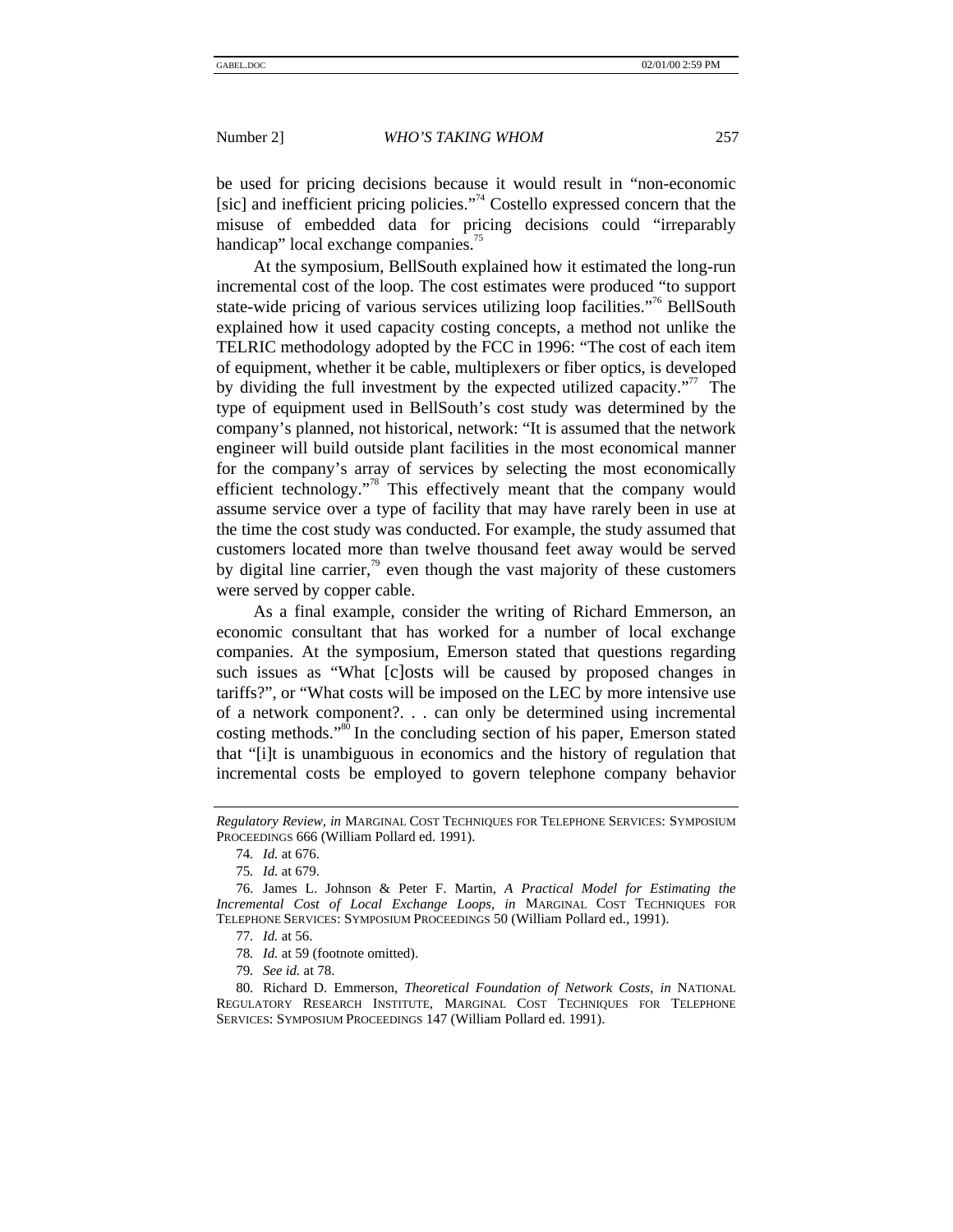(whether self governed or regulated)."<sup>81</sup>

Courts have also accepted the use of incremental cost pricing. In *MCI v. AT&T*,<sup>82</sup> the Seventh Circuit Court of Appeals found that AT&T did not practice predatory pricing because its prices exceeded the long-run incremental cost of production. The court defined long-run incremental costing as "the average cost of adding an entire new service or product rather than merely the last unit of production."<sup>83</sup> Thus, the court found rates to be compensatory since they covered the economic cost of production.

Given the history supporting the use of incremental costs for judging the reasonableness of rates, it is extraordinarily paradoxical that the RBOCs and the large independent phone companies are now arguing that "[u]sing a reproduction-cost methodology like TELRIC is strangely anachronistic." 84 It seems that it is the RBOCs sudden conversion to the use of historicalcost methodologies that is "strangely anachronistic" and inconsistent in light of the evidence of their long advocacy for the use of incremental costs in making rate determinations.

Furthermore, the ILECs' suggestion that the reasonableness of rates can only be judged with reference to embedded costs, and that the FCC's advocacy of TELRIC over historic costs is inconsistent with past FCC practices, is contrary to the position taken by the ILECs in price-cap proceedings during the late 1980s and early 1990s. In the course of those proceedings, the telephone companies contended that there was no need for regulatory commissions to rely on rate-base, rate-of-return proceedings to judge the reasonableness of their rates. Indeed, in state proceedings the ILECs pointed out that in 1988 the FCC found that there was *no* need to base rates on the embedded cost of service. For example, New Jersey Bell, in its request to the state commission for replacing rate-base regulation with price caps, cited the following passage from the FCC's Price Cap decision:

The Communications Act mandates that rates for interstate telecommunications common carrier services be just, reasonable, and non-discriminatory [sic]. However, while the statute requires that "we execute and enforce [its] provisions," and provides us with an array of regulatory powers, both specific and broad, it does not compel [the FCC] to utilize a rate-of-return methodology or any other particular regulatory model in fulfilling our statutory obligations. Rather, courts have consistently found in the Act a congressional intent to grant [the FCC] broad discretion in selecting regulatory tools. Our "broad discretion" specifically includes "selecting methods . . . to make and

<sup>81</sup>*. Id.* at 189.

<sup>82. 708</sup> F.2d 1081, 1115 (7th Cir. 1983), *cert. denied*, 464 U.S. 811 (1983).

<sup>83.</sup> *Id*.

<sup>84</sup>*.* Brief for Petitioners' Regional Bell Cos. and GTE at 23, Iowa Utils. Bd. v. FCC (8th Cir. July 16, 1999) (No. 96-3321).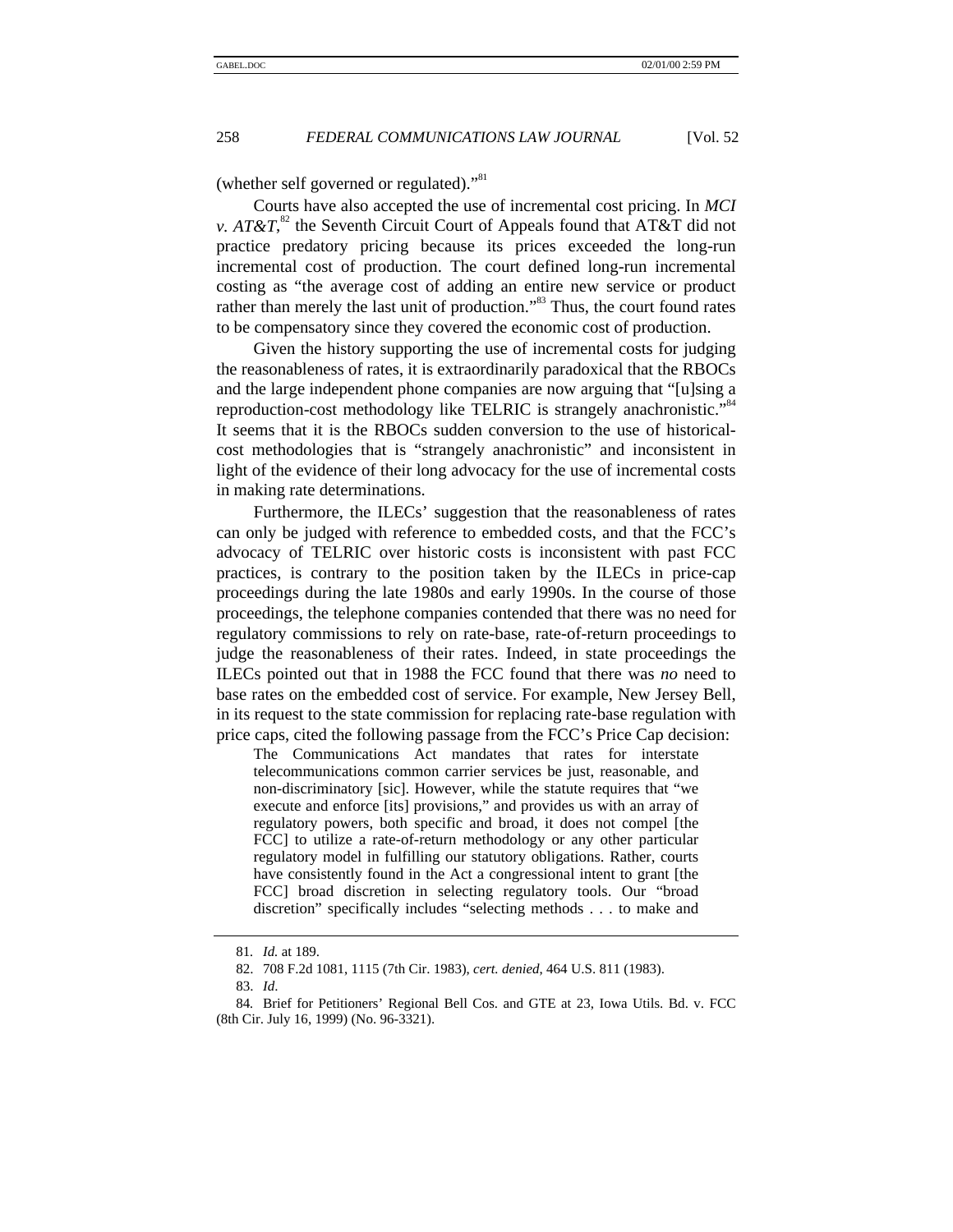oversee rates. . . ." In doing so, we may make any "reasonable selection from the available alternatives."

# *B. Concerning the Proposition that Other Methods—Embedded Costs, Ramsey Pricing, or ECPR—Be Used in Place of TELRIC*

Justice Breyer noted that the FCC had not adequately explained why the use of Ramsey Pricing or the efficient component pricing rule would be arbitrary or unreasonable.<sup>86</sup> This Part briefly addresses some of the limitations associated with these two pricing schemes.

As explained by Justice Breyer, "Ramsey pricing is a classical regulatory pricing system that assigns fixed costs in a way that helps maintain services for customers who cannot (or will not) pay higher prices."<sup>87</sup> More specifically, Ramsey pricing uses price demand elasticity estimates to determine the relative mark-up above marginal cost for different services.<sup>88</sup> First, it is paradoxical that Justice Breyer would suggest this may be a superior method relative to TELRIC for pricing services. For, as with TELRIC, Ramsey pricing uses estimates of forwardlooking, not embedded costs, as a basis for setting prices. There is no substantial difference in the methodology used to estimate marginal and TELRIC costs other than the quantity demanded. Both type of cost studies require an analyst to make certain assumptions about the cost of current and future technologies, as well as the level of demand.

The crucial distinction between Ramsey and TELRIC pricing is the former's use of elasticity of demand estimates to determine the amount of common costs which should be recovered from different products. This added information requirement has made Ramsey pricing of little practical use in any regulated industry. In a review of the record, Huettner stated that Ramsey "principles are yet unused by virtually every regulatory agency in the [United States]."<sup>89</sup>

In a more recent survey of the contributions made by economists to private industry and government agencies, Gerald R. Faulhaber and William J. Baumol pointed out that until recently, Ramsey pricing was

<sup>85.</sup> New Jersey Bell Telephone Company, New Jersey Board of Regulatory Commissioners, 143 Pub. Util. Rep. (PUR) 4th 297, 313 (N.J. Bd. Reg. Com. May 6, 1993) (citations and footnotes omitted).

<sup>86</sup>*. See* AT&T v. Iowa Util. Bd., 119 S. Ct. 721, 752, (1999) (Breyer, J., concurring in part and dissenting in part).

<sup>87.</sup> *Id.* at 752.

<sup>88.</sup> *See* BERG & TSCHIRHART, *supra* note 69, at 55.

<sup>89.</sup> David A. Huettner, *Optimal Second Best Pricing of CATV Pole Attachments*, 48 S. ECON. J. 996-97 (1982).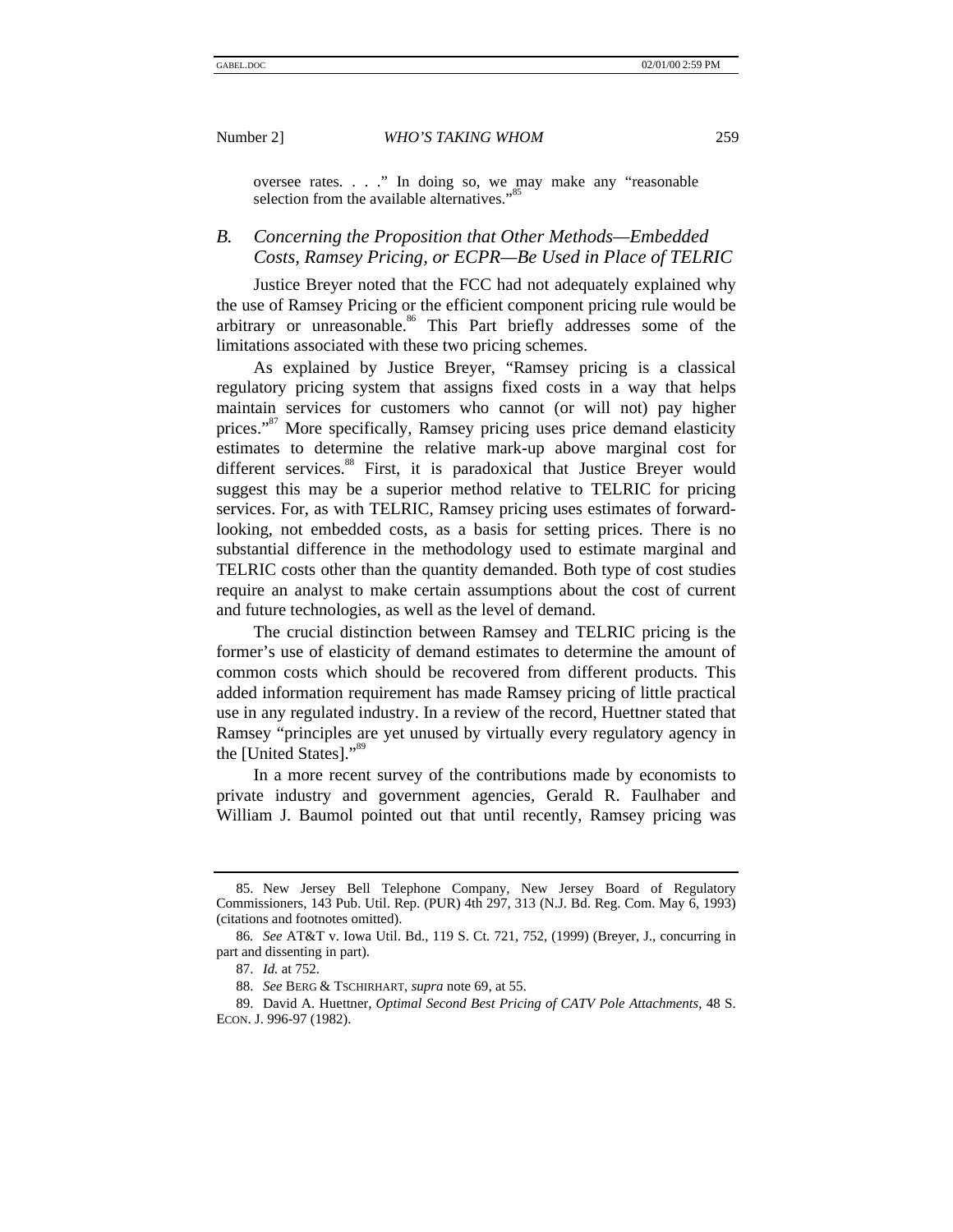given little attention by regulators.<sup>90</sup> They were pleased to report that in a "landmark decision" of the Interstate Commerce Commission (ICC), the agency considered adopting Ramsey pricing. The ICC rejected the pricing rule after noting that "Ramsey pricing . . . requires both the marginal cost and the elasticity of demand to be quantified for every movement in the carrier's system."<sup>91</sup> The information requirements of such an undertaking "seemed overwhelming," and therefore it was "too difficult and burdensome for universal application."<sup>92</sup>

Justice Breyer also stated that the FCC has failed to support its claim that the use of the efficient component pricing rule would be unreasonable. $93$  The theoretical shortcomings of the efficient component pricing rule are well known,  $94$  and, like Ramsey pricing and TELRIC, requires an estimate of the forward-looking economic cost of service.<sup>95</sup> This Article, however, merely identifies one practical problem with using it for pricing unbundled network elements.

With the adoption of price caps, some regulatory commissions have explicitly or implicitly set retail rates for incumbent local exchange carriers that were intended to encourage ILEC infrastructure investment. State regulatory commissions decided to improve the cash-flow of some incumbent local exchange carriers in order that they would have funds available for building a modern, broadband network. If not for the decision by the state commission and legislatures to promote infrastructure investment by the incumbent local exchange carrier, the retail prices would have been lower.<sup>96</sup>

Economides and White provide the following definition of the ECPR:

<sup>90.</sup> *See* Gerald R. Faulhaber & William J. Baumol, *Economists as Innovators: Practical Products of Theoretical Research*, 49 J. ECON. LIT. 577, 594-95 (1988).

<sup>91.</sup> *Id.* at 595 (citation omitted).

<sup>92.</sup> *Id.* (citation omitted).

<sup>93</sup>*. See* AT&T v. Iowa Util. Bd., 119 S. Ct. 721, 751 (1999) (Breyer, J., concurring in part and dissenting in part).

<sup>94.</sup> *See, e.g.*, Nicholas Economides & Lawrence J. White, *Access and Interconnection Pricing: How Efficient Is the "Efficient Component Pricing Rule"?*, 40 ANTITRUST BULL. 557, 557 n.1, 558-70.

The ECPR states that the appropriate access charge by the bottleneck monopolist to the providers (actual or potential) of a complementary component or service, which the monopolist also produces (and thus the other providers are rivals to the monopolist), is a fee equal to monopolist's opportunity costs of providing the access, *including* any foregone revenues from a concomitant reduction in the monopolist's sales of the complementary component.

*Id.* at 559.

<sup>95.</sup> Under ECPR, the price for an unbundled network element is equal to the incremental cost of providing the element plus the foregone net revenue that the monopolist loses when the rival obtains the network element. *See id.* at 562.

<sup>96.</sup> *See, e.g.*, Clouser v. Bell Atlantic-Penn., Inc*.,* No. P-00930715, 82 Pa. P.U.C. 194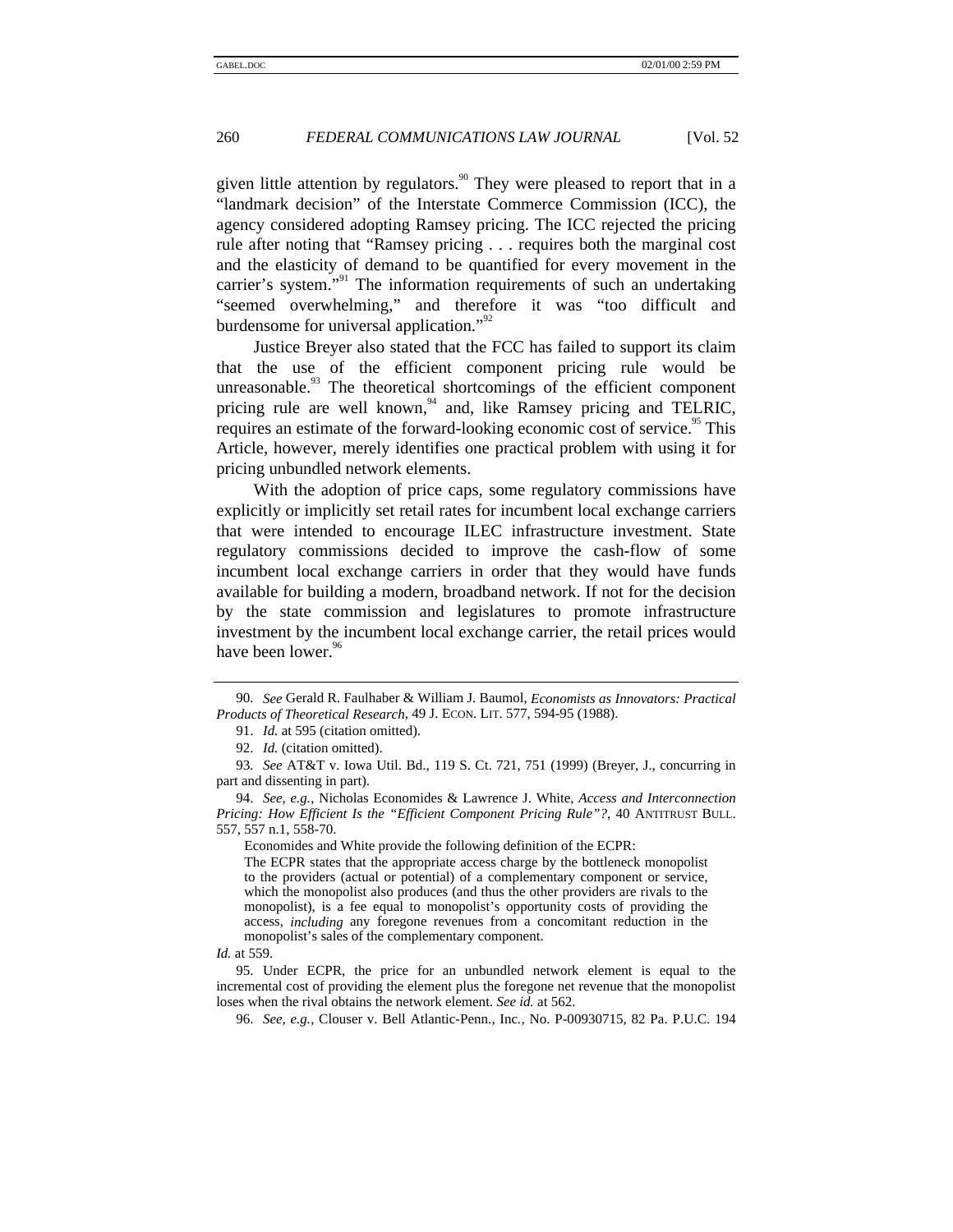The ECPR uses as a starting point the retail prices of the incumbent. If ECPR is used to set the price of unbundled network elements, the entrants that order unbundled network elements will be required to fund the roll-out of the incumbents more modern network. This subsidy is not competitively neutral and therefore violates the 1996 Act's objective of promoting competition.

# V. PRESENTATION OF THE ARMIS DATA: AN EMPIRICAL EXAMINATION OF TAKINGS IN TWENTY-ONE JURISDICTIONS

The findings of *Hope*, reaffirmed by the Court in *Dusquene*, arguably define an equity owner's interest as an interest in return on investment that is "sufficient to assure confidence in the financial integrity of the enterprise, so as to maintain its credit and to attract capital."<sup>97</sup> This Part analyzes that return on investment.

The literature concerning the 1996 Act and the issue of deregulatory takings, as well as the ILEC petitions to the court concerning the FCC's rulemaking procedures implementing the Act, are strikingly devoid of any data that supports the view that TELRIC prices are confiscatory.

The large telephone companies, citing *Electricity Consumers Research Council v. FERC*,<sup> $\alpha$ </sup> have argued that the reasonableness of a methodology can not be judged solely on the underlying theory. Rather the justness of a rate should be tested by the presentation of substantial evidence.<sup>99</sup> The large telephone companies have also claimed that the justness of the rates should be based on an evaluation of the regulated earnings of local exchange carriers. They claim that the FCC's adoption of TELRIC rates leave incumbent LECs no leeway to recover even their actual operating costs, never mind the constitutionally required fair return on investment. $1$ 

#### *A. Company Returns*

This Article presents data on the profitability of selected incumbent LECs subsequent to the passage of the 1996 Act. The companies included in this sample are those companies that are, arguably, the firms that may experience the greatest harm from TELRIC-based prices for unbundled

<sup>(</sup>Pa. Pub. Util. Comm'n June 28, 1994).

<sup>97.</sup> Federal Power Comm'n v. Hope Natural Gas Co., 320 U.S. 591, 603 (1944).

<sup>98. 747</sup> F.2d 1511, 1517 (D.C. Cir. 1984).

<sup>99.</sup> *See* Brief for Petitioners' Regional Bell Cos. and GTE at 58-59, Iowa Utils. Bd. v. FCC (8th Cir. July 16, 1999) (No. 96-3321).

<sup>100.</sup> *See id.*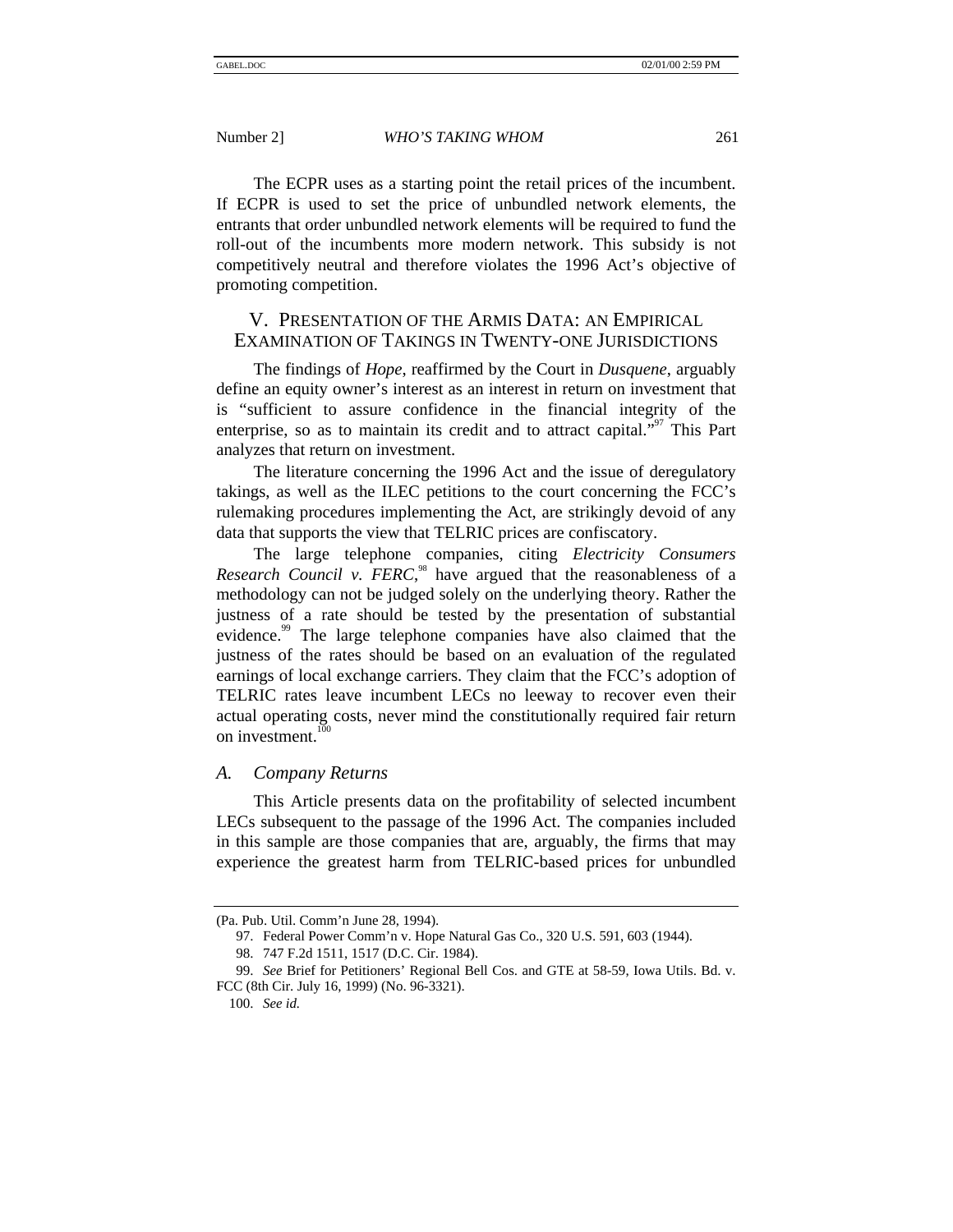network elements. These companies have been required to provide local loops on a deaveraged cost basis.

The local loop is the most difficult facility for any potential competitive local exchange carrier to replicate.<sup>101</sup> The construction of a wire-line network requires a large amount of irreversible capital, and therefore entry is risky.<sup>102</sup> Furthermore, there are economies of scale in the provision of the loop because of the fixed costs of digging trenches and installing conduit.<sup>103</sup> Consequently, unless an entrant can obtain a sizeable share of the market, it may incur higher unit costs.

Incumbent IECs opposed deaveraging because they believed that unless retail rates were deaveraged simultaneously, it "would wreak havoc on the rate structure, allowing massive arbitrage."<sup>104</sup> One witness for an ILEC provided the following example of how arbitrage would occur:

Assume that the monthly price of a deaveraged loop in a high density urban area is \$10 per loop, and that the monthly price of a deaveraged loop in a low density rural setting is \$40 per loop. Also assume that the average retail rate for business basic exchange service (1FB) is \$32 per month. Given this scenario, in high density urban areas, a CLEC such as AT&T will purchase \$10 unbundled loops in combination with other elements to make a finished service, which would cost less than paying the 1FB resale rate (\$32 less the avoided costs). However, in rural areas, a CLEC will not purchase unbundled loops at the high price of \$40; instead, the CLEC will purchase average-rated 1FB

<sup>101</sup>*. See* Pricing Proceeding for Interconnection, Unbundled Elements, Transport and Termination and Resale, *Eighth Supplemental Order; Interim Order Establishing Costs for Determining Prices in Phase II; and Notice of Prehearing Conference*, No. UT-960369, para. 13 (Wash. Util. & Transp. Comm'n 1998).

<sup>102.</sup> Sunk or irreversible costs deter entry because they increase the risk associated with entry. Incumbent firms have a strategic advantage if the entrant must incur costs that are not part of the forward-looking opportunity costs of the incumbent. These additional costs create a barrier to entry because the incumbent firm's opportunity costs are lower than the entrants and, therefore, he will be able to underprice his potential rival. *See* WILLIAM J. BAUMOL ET AL., CONTESTABLE MARKETS AND THE THEORY OF INDUSTRY STRUCTURE 282 (1982).

<sup>&</sup>quot;Most loop installations involve the use of technology for which the recoverable value of the facilities is quite low. Much of the cost of installation is associated with the actual labor effort and the machinery that is used to install the copper or fiber cable. For example, Pacific Telephone estimates that 59% of the loop costs are sunk." Rulemaking on the Commission's Own Motion to Govern open Access to Bottleneck Services and Establish a Framework for Network Architecture Development of Dominant Carrier Networks, *Interim Decision Setting Final Prices for Network Element Offered by Pacific Bell*, Rulemaking 93- 04-003, at 22 n.20 (Ca. Pub. Util. Comm'n Apr. 7, 1993).

<sup>103.</sup> *See Implementation of Local Competition*, 11 F.C.C.R. 15, 499, paras. 11, 169, 232, 316, 340, 679, 4 Comm. Reg. (P & F) 1 (1996).

<sup>104.</sup> Reply Testimony of Irene G. Chavira at 27, Interconnection Contract Negotiations Between AT&T Comm. of the Mountain States, Inc. and U S WEST Comm., Inc. Pursuant to 47 U.S.C. § 252, (N.M. State Corp. Comm'n Mar. 27, 1997) (No. 96-411-TC).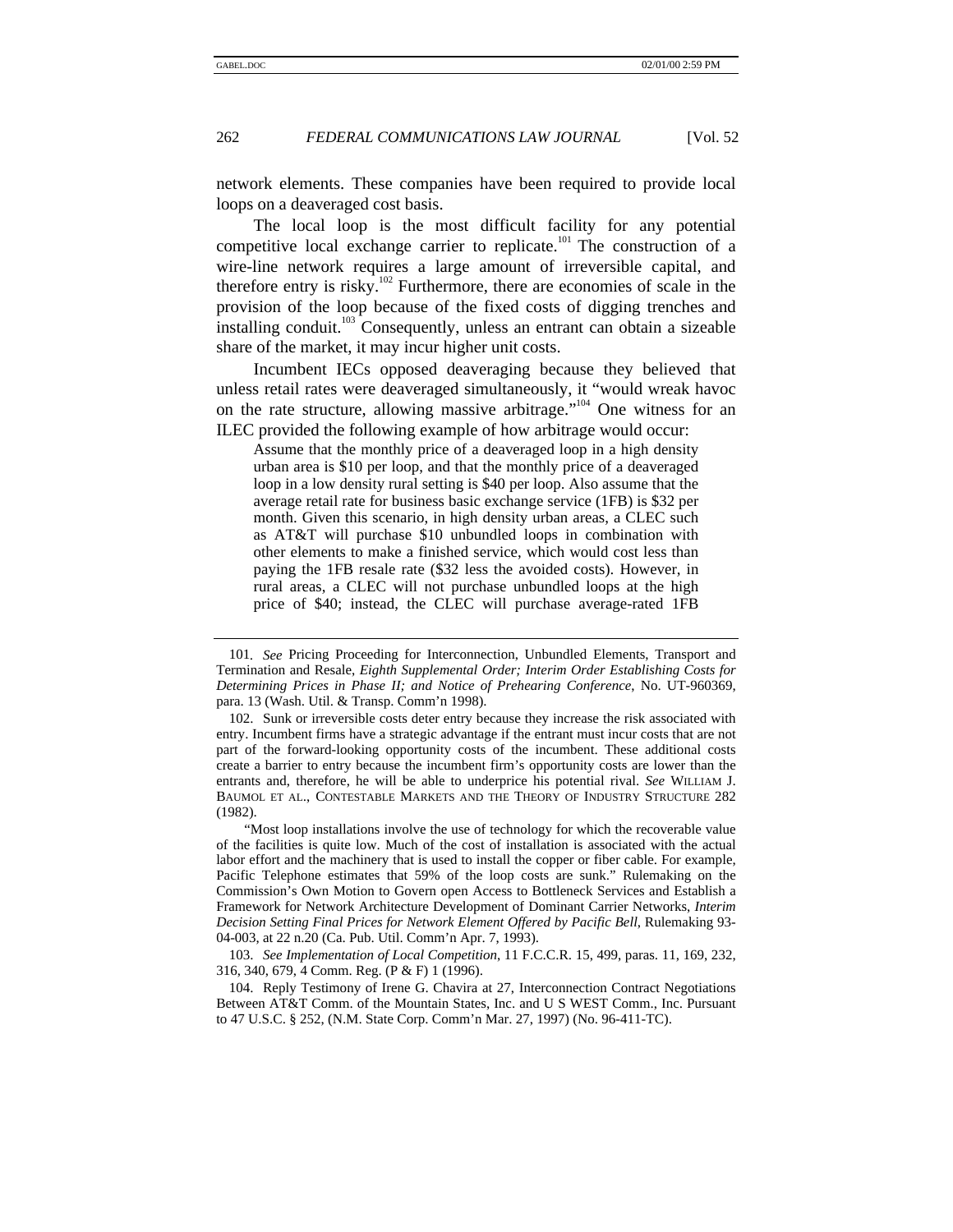service on a resale basis, since it can be purchased at a lower rate (\$32

less the avoided costs). The net result of this would be the loss of support from low-cost geographic areas to high cost geographic areas—with no way to make it up. This situation, where unbundled rates are deaveraged and retail rates are averaged, simply allows the contribution which now flows from urban customers to rural customers to flow into the pockets of AT&T and other CLECs.

The New Mexico State Corporation Commission rejected this witness's argument and instead found in this and other proceedings that the wholesale rates for unbundled loops should be deaveraged: "It is the intent of the [1996] Act that the price of unbundled network elements be based on the economic cost of service. Therefore, U S WEST should deaverage its rates into three density groups."<sup>106</sup>

Table 1 in the Appendix provides data on the deaveraged rates for loop as a UNE, established in New Mexico and twenty other states. It only shows data for states that have deaveraged their rates because these are the states, according to the incumbent local exchange carriers, that are most likely to be harmed by setting the price of loops based on the economic cost of service.<sup>107</sup>

In Table 1, the columns indicated as (1) through (4) show deaveraged forward-looking costs by population density zone. Column (5) shows the average UNE loop price. Column (6) shows the 1997 embedded cost of loop. Columns (7) through (9) show returns on regulated net investment for the years 1996 through 1998.

The data shows that the New Mexico Commission, as well as other state commissions, have established deaveraged unbundled loop prices that can be less than the average embedded cost of service. The embedded cost may be higher than the forward-looking cost because technological change is lowering the cost of providing the loop, or because of differences in the

<sup>105.</sup> *Id.* at 46.

<sup>106.</sup> Interconnection Contract Between AT&T Comm. of the Mountain States, Inc. and U S WEST Comm., Inc. Pursuant to 47 U.S.C. § 252, *Findings of Fact, Conclusions of Law and Order*, No. 96-411-TC, at para. 135 (N.M. State Corp. Comm'n Mar. 20, 1997); *see* Petition by Brooks Fiber Comm. of New Mexico, Inc. for Arbitration of the Rates, Terms and Conditions of Interconnection with U S WEST Comm., Inc., Pursuant to Section 252(b) of the Telecomms. Act of 1996, *Order on Motion for Rehearing*, No. 96-337-TC, at para. 9 (N.M. Corp. Comm'n Feb. 1997); Petition by American Comm. Servs., Inc., and Its Local Exchange Operating Subsidiary for Arbitration with U S West Comm., Inc., Pursuant to the Telecomms. Act of 1996, No. 96-307-TC, at para. 72 (N.M. State Corp. Comm'n Dec. 1996).

<sup>107.</sup> AT&T submitted the rate data to the FCC in an *ex parte* filing made in CC Docket No. 96-98. *See* Letter from AT&T to Magalie R. Salas, Secretary, FCC, attachment (Mar. 2, 1999) (on file with the *Federal Communications Law Journal*).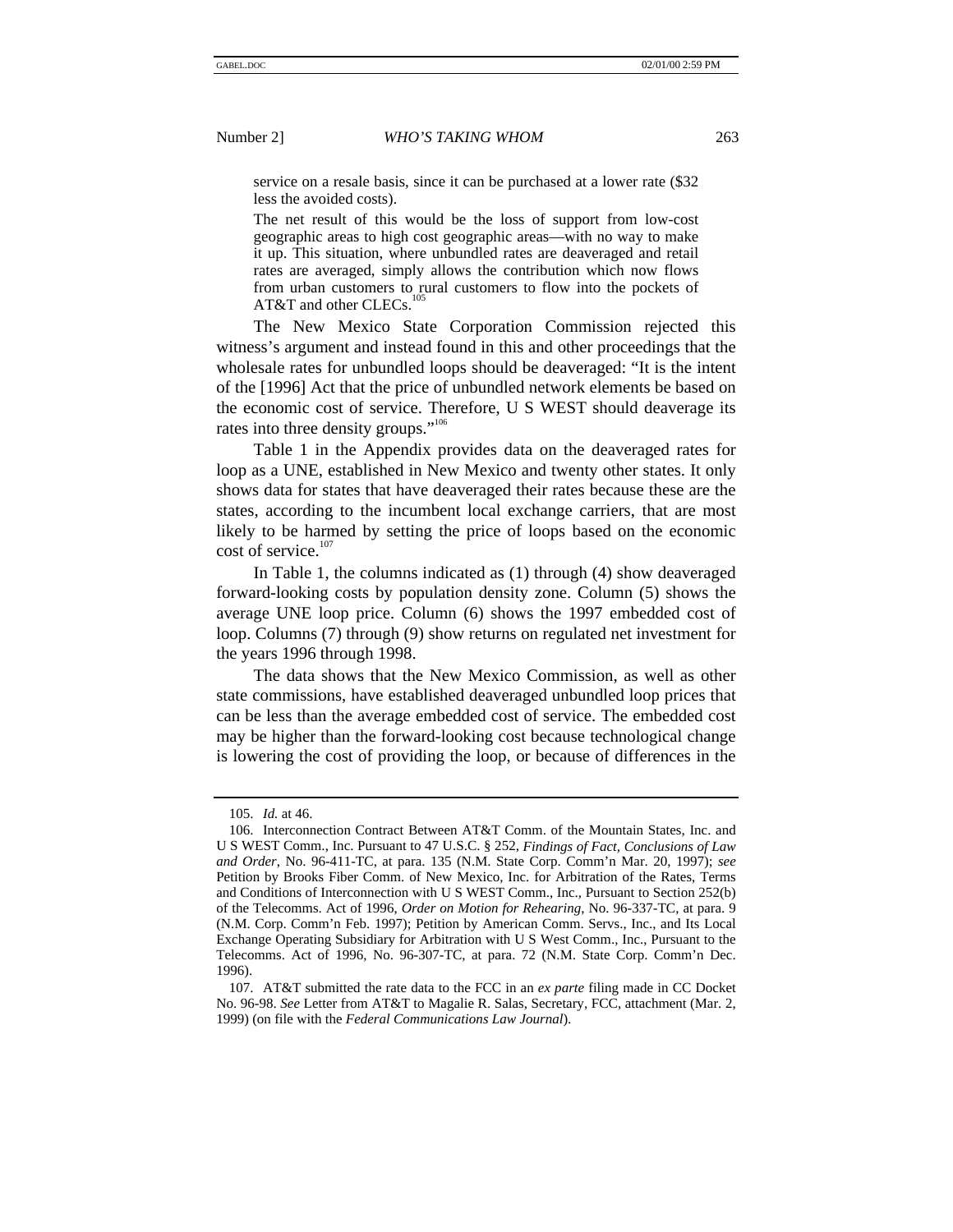methods used to calculate the embedded and forward-looking cost estimates. For example, the embedded cost of service is based on a composite rate of return of  $11.25\%$ ,  $^{108}$  an amount that exceeds the rate used by state commissions in most arbitration proceedings by approximately one hundred basis points. $109$  Furthermore, the embedded cost of the loop includes the cost of connecting and disconnecting customers from the network. In the arbitration proceedings, separate nonrecurring charges are established to recover these costs. Consequently, the unbundled loop price is not designed to recover certain loop costs that are included in the embedded cost of service.<sup>110</sup>

As can be seen from Table 1 in the Appendix, the majority of companies are earning returns on regulated investments that are above the FCC 11.25% composite rate-of-return. Furthermore, if the set of the 150 largest telephone companies are considered, Table 1 shows that these firms are also earning returns which are greater than the FCC's authorized rate of return, 11.25%. If the FCC's composite rate of return ensures the maintenance of financial integrity, returns in the range indicated in Table 1 are more than adequate to ensure that the investment-backed expectations of public utility investors are being met.

This position is further bolstered by noting that the return reported in the last column is a composite return that has a debt and equity component. Assuming a rate of 7.58% for long term debt,<sup>111</sup> and an equity/debt mix of 75/25 to  $60/40$ ,<sup>112</sup> the equity return of a firm, such as Ameritech, Illinois, on

<sup>108</sup>**.** *See* NECA, *Universal Service Fund Loop Cost and Expense Adjustment Algorithms*, Oct. 1, 1998, at line 23 (on file with the *Federal Communications Law Journal*).

<sup>109.</sup> The New Mexico State Corporation Commission has used a rate-of-return of 10.72 in its arbitration proceedings. *See* Interconnection Contract Between AT&T Comm. of the Mountain States, Inc. and GTE Southwest, Inc. Pursuant to 47 U.S.C. § 252, No. 97-35-RC, at para. 90 (N.M. State Pub. Serv. Comm'n 1997).

<sup>110.</sup> The recurring rate of the unbundled loop is designed to recover the recurring cost of the loop. It is economically efficient to recover the nonrecurring expenses from the carrier that requests that a loop be connected or disconnected, rather than bundling this cost into the recurring price of the loop. By establishing separate charges, the cost of connection and disconnection is recovered from the party that causes society to incur the cost. The reporting of both recurring and non-recurring expenses in the embedded number highlights again how embedded cost data was not designed for the setting of rates. While the underlying of data exists which permits a cost analyst to segregate recurring and nonrecurring expenses, as with a forward-looking cost study, a special study must be undertaken in order to obtain this information.

<sup>111.</sup> *See Telephone Company Bond Rates*, N.Y. TIMES, May 8, 1999, at B3 (New England ed.) (listing long-term debt rates).

<sup>112.</sup> Telephone companies contend the range is appropriate. State regulatory commissions, however, have generally opted for a higher debt mix. *See* Petitions for Approval of Agreements and Arbitration of Unresolved Issues Arising Under § 252 of the Telecomms. Act of 1996, No. 8731, at 23, 29 (Md. Pub. Serv. Comm'n Sept. 22, 1997);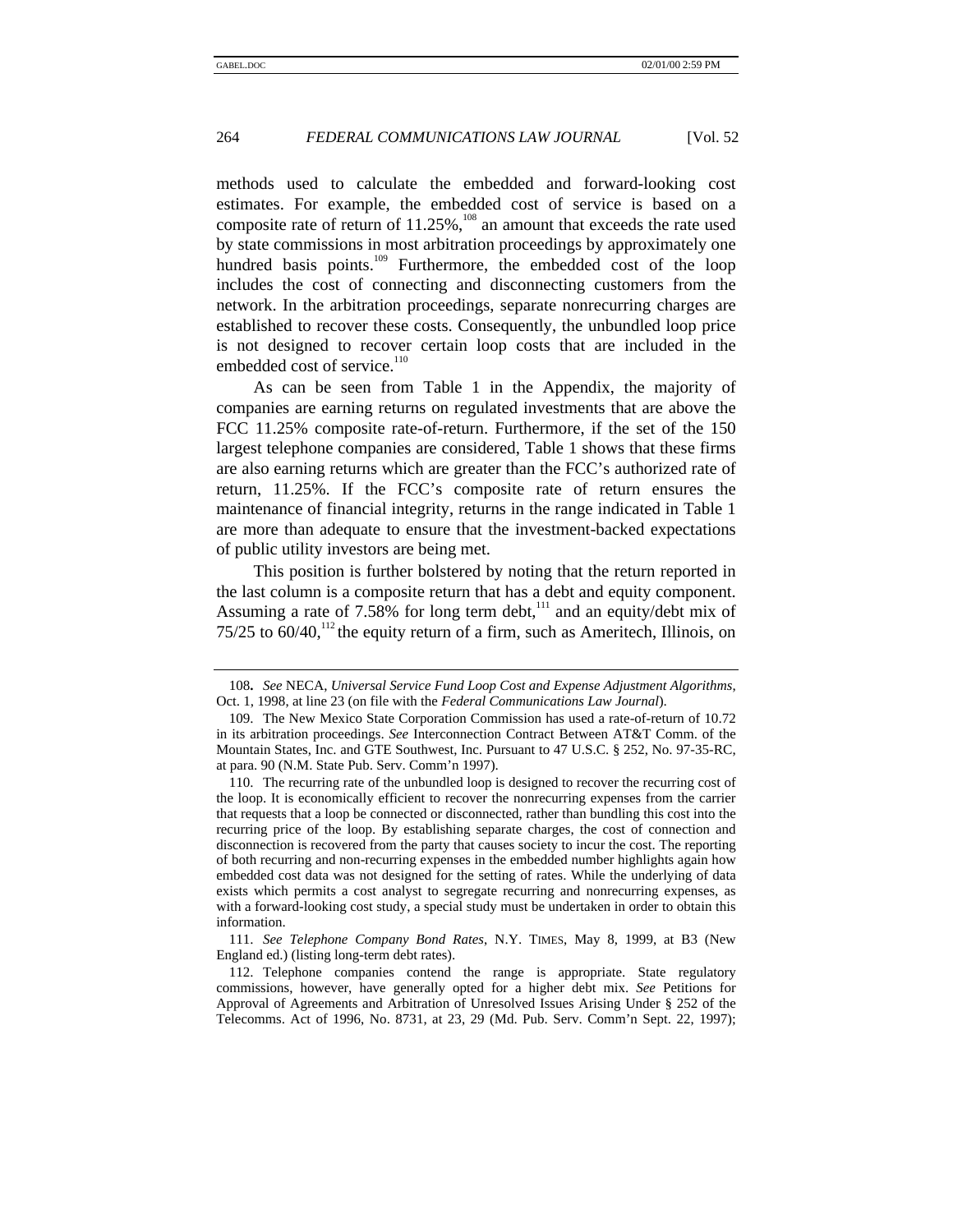its embedded investment was somewhere in the range of 35% to 42% in 1998.

Given the rates of return on regulated investment, and the rates of return on embedded investment, it seems clear that the majority of telephone companies in the survey are earning returns that are more than sufficient to assure confidence in the financial integrity of their enterprises, maintain their credit worthiness and to enable them to attract additional capital.<sup>113</sup> Based on this data it would seem that the ILECs and their supporters' contention, that use of the TELRIC methodology, on its face, results in a taking, is not grounded in the reality depicted by their earnings reports. The Fifth Circuit Court recognized this in a recent decision:

GTE claims that implementing the forward-looking cost methodology will force ILEC's to operate at a loss, and this constitutes an unconstitutional taking under *Brooks-Scanlon*. GTE's claim has no merit; it has not shown that a taking has occurred or that any taking will be permanent or would be so serious as to be considered "confiscatory." 114

# *B. The Stranded Cost Issue*

The ILECs have argued that implementation of the FCC's pricing rules will "strand" their historical costs. One of the arguments they have used to support this position is that state regulatory commissions, trying to keep local rates low, have traditionally dictated artificially lengthy depreciation schedules that do not accurately reflect loss of value due to obsolescence. For that reason, ILECs' books often reflect "'reserve deficiencies:' they carry existing equipment on their accounting books at a higher value than what it would cost to buy new equipment today."<sup>115</sup> This

Implementation of the New Rules Related to the Rural Telecommunications High Cost and Low Income Components of the New Mexico Universal Service Fund, *Findings of Fact, Conclusions of Law and Order*, No. 96-310, at paras. 219-242 (N.M. State Corp. Comm'n July 15, 1998).

<sup>113.</sup> In their Brief, the ILECs argue that losses on UNEs may not be subsidized by profits from other competitive services. This argument is spurious because the companies have made no showing that the TELRIC prices are below cost. *See* Brief for Petitioners' Regional Bell Cos. and GTE at 60, Iowa Utils. Bd. v. FCC (8th Cir. July 16, 1999) (No. 96- 3321).

<sup>114</sup>*.* Texas Office of Pub. Util. Counsel v. FCC, 183 F.3d 393, 413 n.14 (5th Cir. 1999) (citing Dusquesne Light Co. v. Barasch, 488 U.S. 299, 314 (1989)).

<sup>115</sup>*.* Brief for Petitioners' Regional Bell Cos. and GTE at 12, Iowa Utils. Bd. v. FCC (8th Cir. July 16, 1999) (No. 96-3321). The Michigan Public Service Commission has defined the "depreciation reserve deficiency" as "the difference between that depreciation reserve maintained on the company's books and that which would have been accrued had the actual service lives and salvage values been known at the time the asset was placed into service." Michigan Bell Tel. Co., 77 P.U.R.4th 535, 537 (1986). In competitive markets, when the book value of a firm's assets exceeds its market value, the excess capitalization is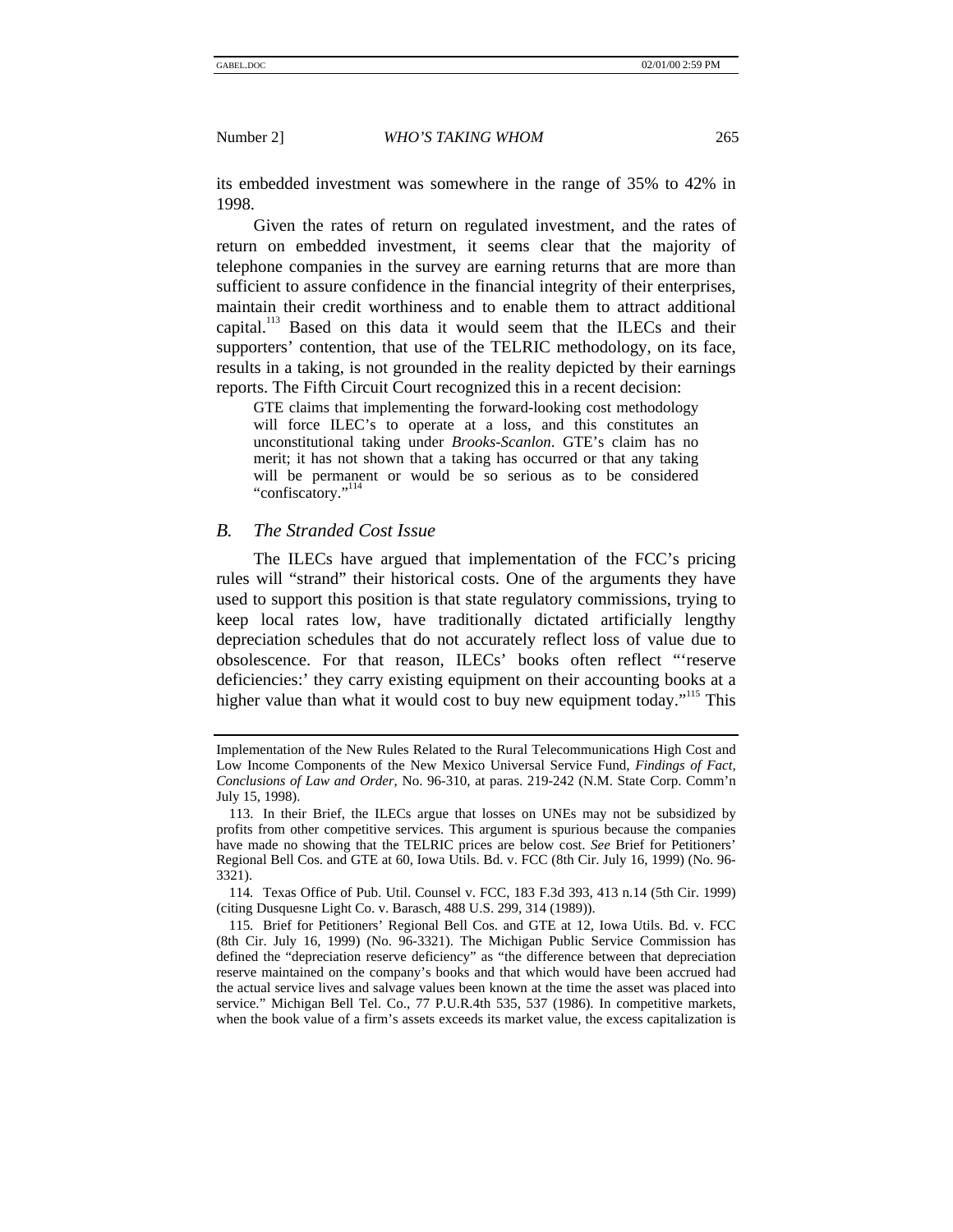is a spurious argument. The limited available market data clearly shows that the book value of the ILECs assets is significantly less than the market value of the assets.<sup>116</sup>

Recent market sales information indicates that exchanges are being sold for more than book value. For example, GTE sold its 213,651 domestic access lines in Arkansas to CenturyTel, Inc., for \$843.3 million, or approximately \$3,947 per line.<sup>117</sup> GTE's total 1998 Net Plant in Service Investment, or booked investment net of depreciation, was \$327.5 million.<sup>118</sup> This works out to, approximately, \$1,533 per line. So, GTE's Arkansas exchanges sold for about 2.6 times their 1998 book value, hardly an indication of a stranded cost problem.<sup>119</sup> 1n 1998, GTE sold 58,723 lines in Nebraska for \$204 million or approximately \$3,470 per line. The booked investment on those lines was  $\overline{$55.2}$$  million.<sup>120</sup> Hence, in this situation, GTE's lines sold at approximately 3.7 times their book value.

As another example, an analysis performed on the effect of the recent merger between Southern New England Telephone (SNET) and SBC indicated that "[t]he implied market value of SNET's intrastate assets of \$3.305-billion [sic] is approximately 1.8 times the \$1.477-billion [sic] book value of SNET's intrastate assets."<sup>121</sup>

The fact that the ILEC exchange assets are commanding prices on the open market which are of a magnitude greater than their book value vitiates the ILECs' contention that implementation of TELRIC will result in

normally written off as a stockholder loss.

<sup>116.</sup> There is limited data available on the market value of the assets. In most jurisdictions the market price of the sold exchanges is not disclosed.

<sup>117.</sup> *See Telephony*, COMM. DAILY, June 30, 1999, at 7.

<sup>118.</sup> *See* Joint Application at ex. 1, Joint Application of GTE Southwest Inc., GTE Arkansas Inc., and GTE Midwest Inc. for Authority to Sell and for CenturyTel of Northwest Arkansas, LLC, and CenturyTel of Central Arkansas, LLC to Acquire Certain Assets and for Relinquishment of Certain Rights Under Certificates of Pub. Convenience and Necessity, No. 99-220-U (Ark. Pub. Serv. Comm'n, 1999).

<sup>119.</sup> Other data, while less comprehensive, indicate that LECs are selling their assets for a multiple of the book value. For example, on August 19, 1999, GTE Corp. announced the sale of 126,410 access lines to Telephone USA of Wisconsin LLC and CenturyTel, Inc., for \$365 million. *See Telephony*, COMM. DAILY, Aug. 20, 1999, at 7. This is equivalent to \$2,887 per access line. In 1998, GTE average net book investment per line was \$1,135 for its 478,106 lines. GTE is only selling a portion of its 478,106 lines. Nevertheless, the limited publicly available data indicates that the sale price is considerably higher than its book investment. This provides further support for our contention of a lack of a taking.

<sup>120.</sup> *See* Telephone Interview with John Burvanis, Accountant, Nebraska Public Service Commission (Sept. 15, 1999).

<sup>121.</sup> Direct Testimony and Exhibit of Lee L. Selwyn and Susan M. Balwin *ex rel.* State of Connecticut Office of Consumer Counsel at 93, Joint App'n of SBC Comm., Inc., and Southern New England Telecomms. Corp. for Approval of a Change of Control, No. 98-02- 20, (Conn. Dep't Pub. Util. Control May 7, 1998).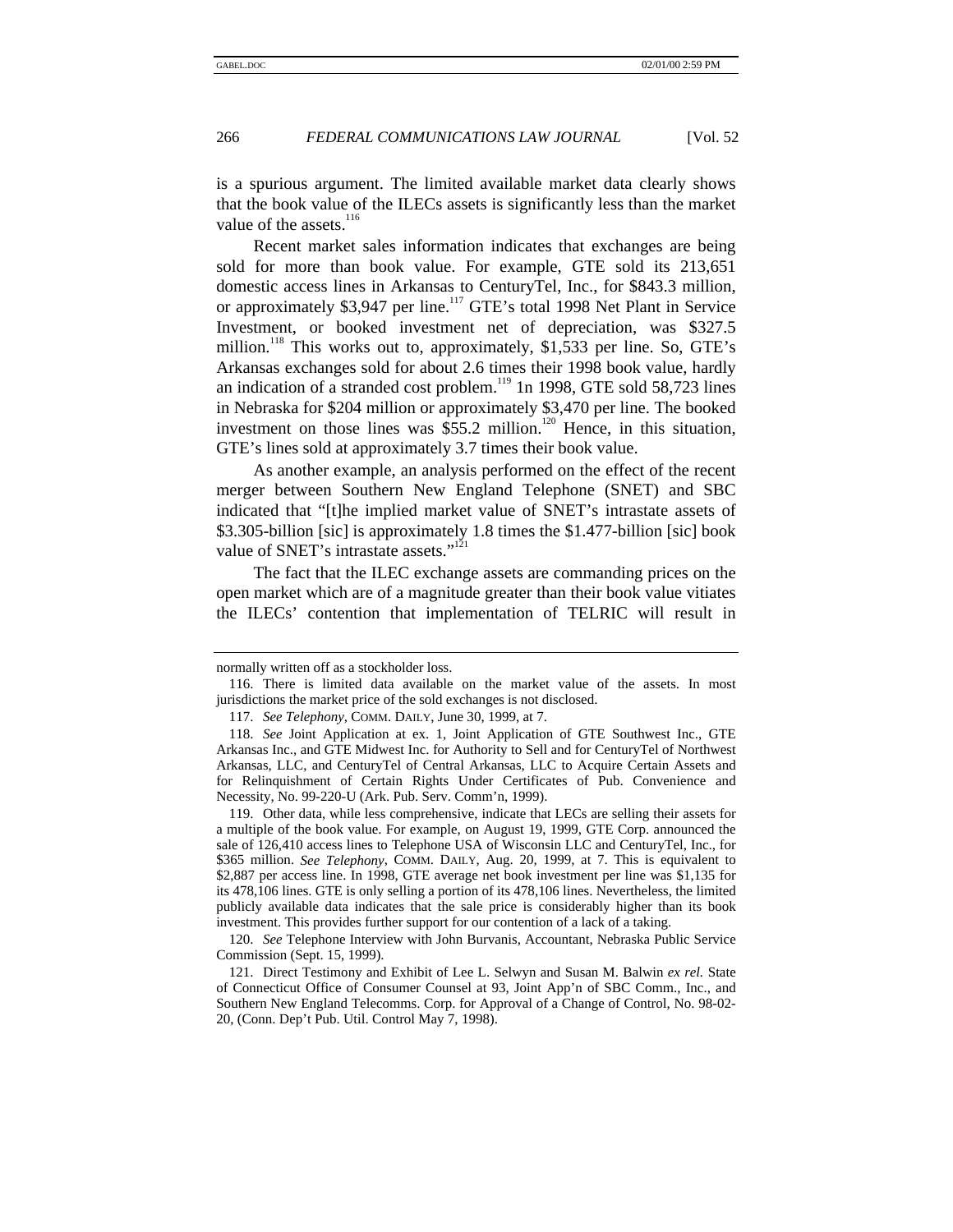stranded costs.

# VI. CONCLUSION

The 1996 Act championed the creation of competitive telecommunications markets. In reaching that goal, the FCC developed several rules including the unbundling of elements and element prices based on TELRIC forward-looking costs. This forward-looking approach is in stark contrast to typical embedded cost-pricing approaches. Not surprisingly, the ILECs have argued that such a switch would lead to an unlawful taking on the part of regulators.

This Article makes several points related to this issue. First, over the last one hundred years there have been other switches in rate base valuation methodologies. In the most recent switch, the Supreme Court was asked in *Hope* to determine whether converting from fair value-based pricing to prudent investment based pricing constituted a taking. The Court's opinion was clear. It would not review the valuation method as long as "the total effect of the rate order cannot be said to be unjust and unreasonable."<sup>122</sup> Applying the Court's logic to the current controversy, it seems that TELRIC should not be unacceptable as long as the effects of TELRICbased prices are not unjust and unreasonable.

This Article's second point takes that unjust and unreasonable approach one step further. The focus is on a sample of twenty-one jurisdictions where UNE prices are TELRIC-based and deaveraged across density zones. In each jurisdiction, retail prices reflect value of service pricing to varying degrees, so there is ample room for cream skimming by competitors. Looking at the return on regulated net investment for the ILEC in each jurisdiction, the results indicate that in two-thirds of the jurisdictions, the return was above the FCC's composite rate of return. Hence, under the Court's standard as enunciated in *Hope*, TELRIC-based prices are not unreasonable. However, as competition evolves, these returns may change. Nothing prevents review at a later time under new situations and a reexamination of TELRIC pricing.

This Article's final point relates to the implementation of TELRIC versus other pricing standards for UNEs. This Article discussed three alternative methods of pricing network elements. The most familiar method relying on embedded costs, is not practical because the accounting financial system was not designed to provide the type of information needed for pricing decisions. The other two options, ECPR and Ramsey pricing, have much greater information requirements than TELRIC. Like TELRIC, at the

<sup>122.</sup> Federal Power Comm'n v. Hope Natural Gas Co., 320 U.S. 591, 602 (1944).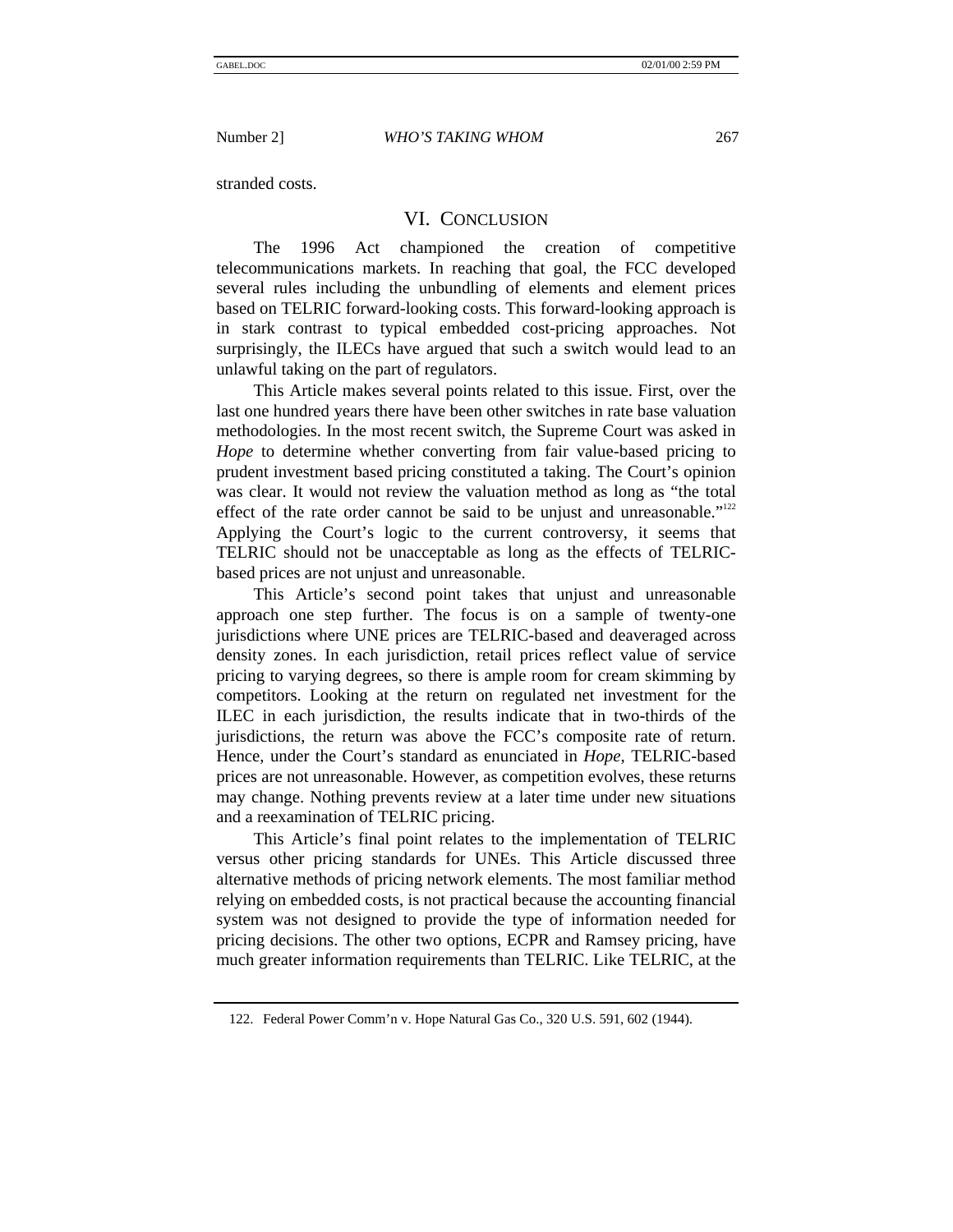outset the analyst must estimate the forward-looking cost of production. But, in addition, with Ramsey pricing the analyst must have available demand elasticity data. This information does not generally exist and regulatory commissions have not implemented Ramsey pricing in part due to the absence of such data. ECPR also requires a significant amount of additional data. The analyst must be able to quantify the forgone revenue a difficult task because such a calculation requires an estimation of the cross-elasticity of demands between unbundled network elements, access charges, and retail prices. Again, this information is not available. Another advantage of TELRIC pricing is that it encourages efficient use of resources. TELRIC pricing allows efficient entry because competitors can obtain access to the network at a price that reflects the cost to society of making the resources available. Arguably, it was this view of competition that Congress envisioned when it passed the 1996 Act.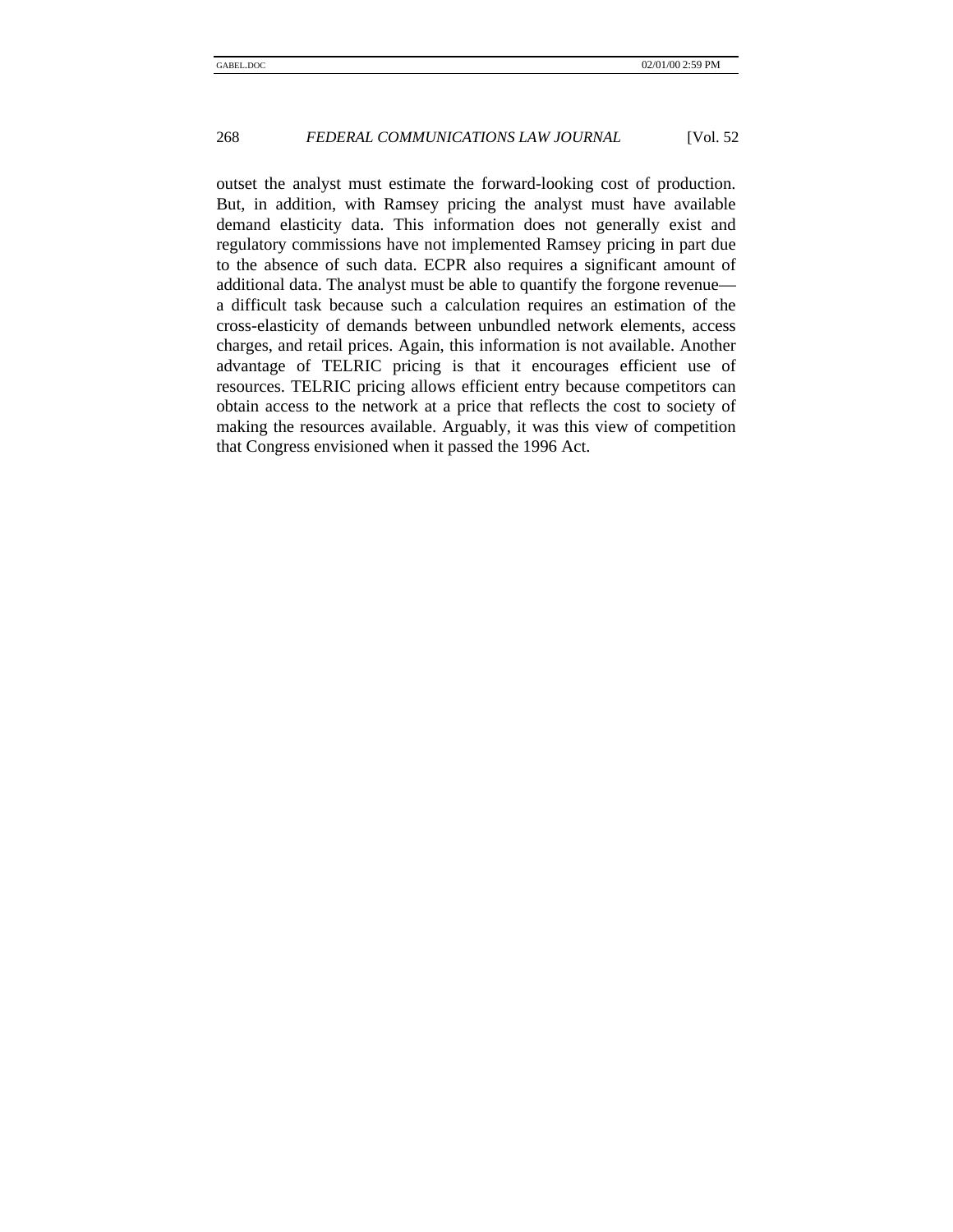APPENDIX